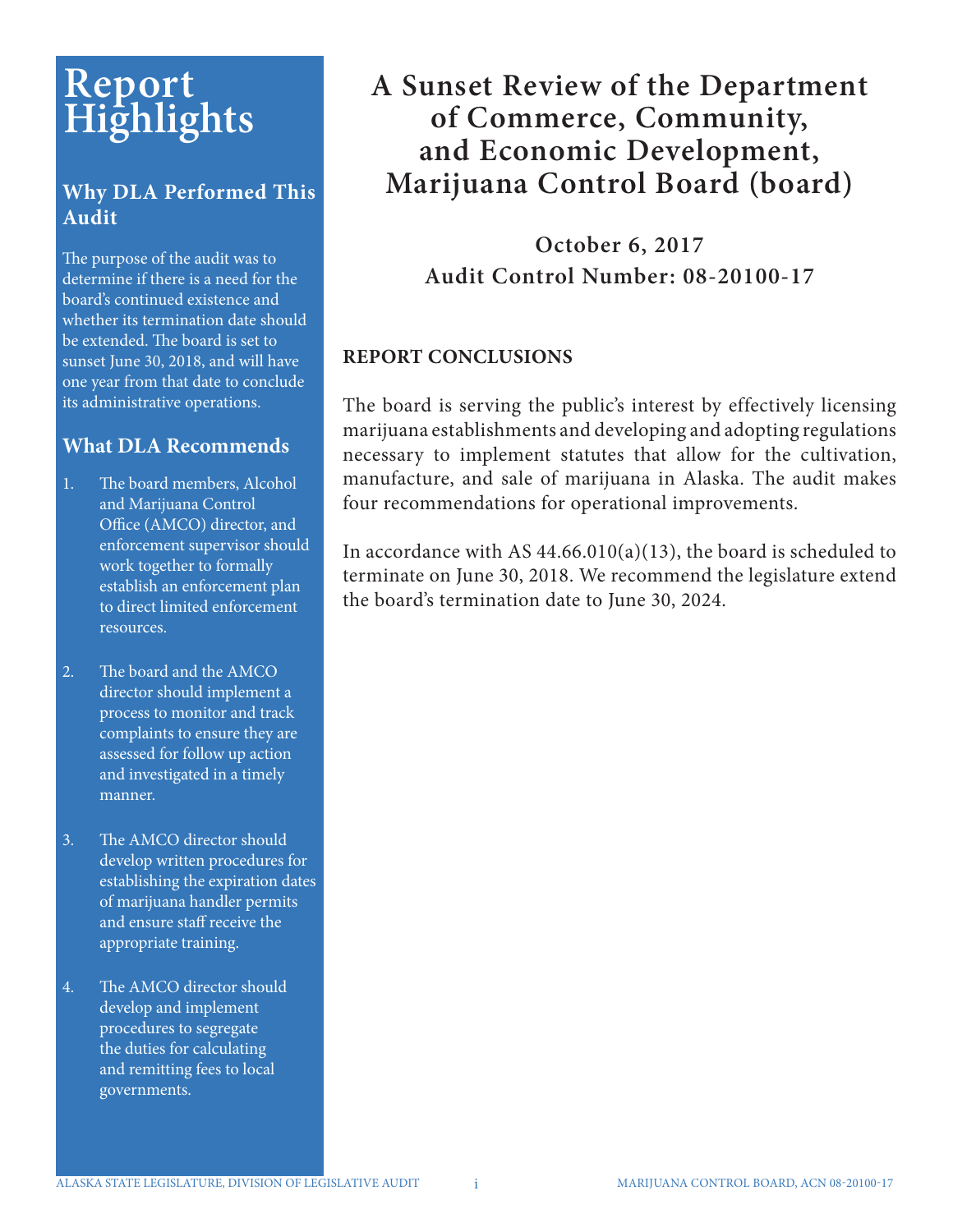(Intentionally left blank)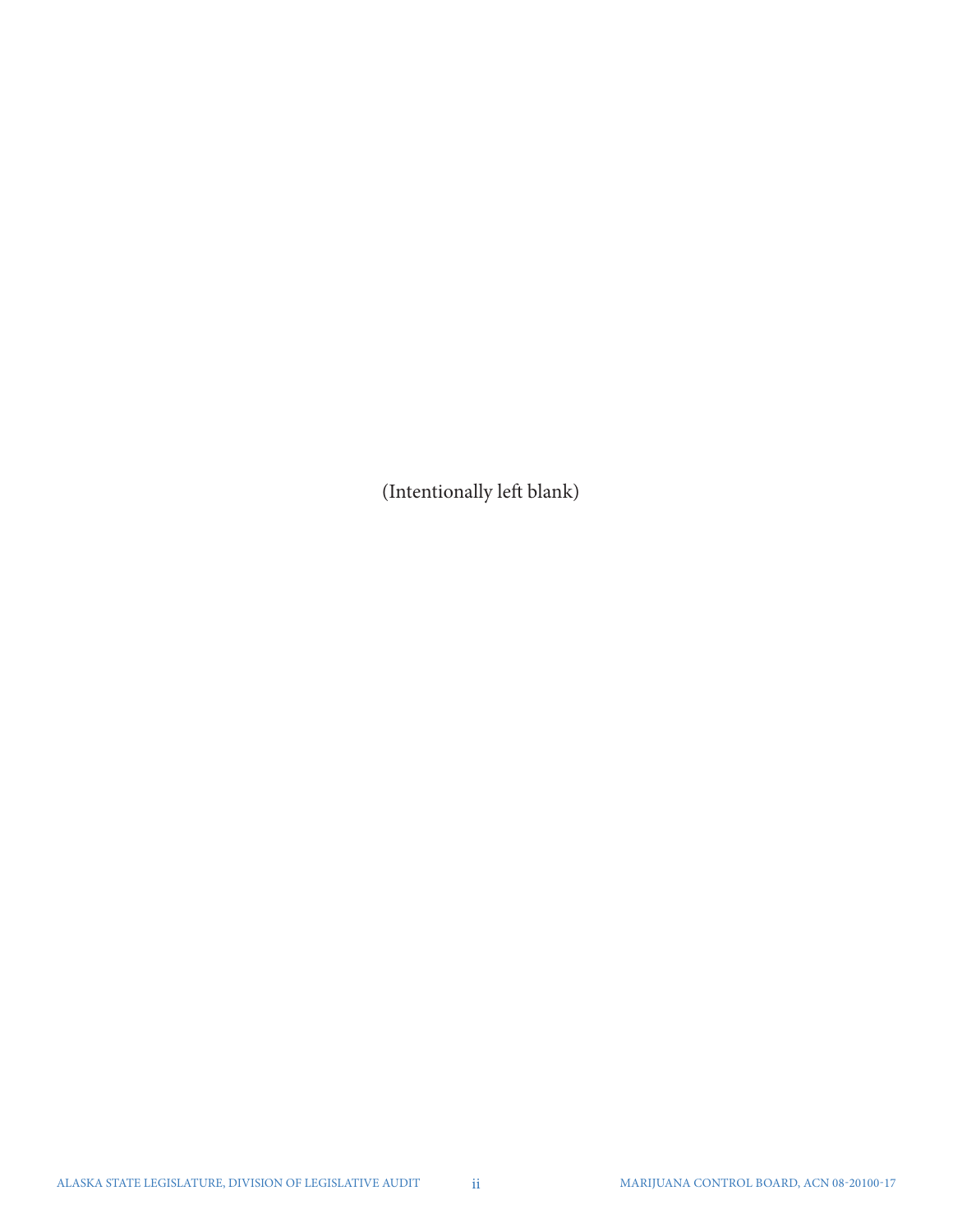



#### Division of Legislative Audit

P.O. Box 113300 Juneau, AK 99811-3300 (907) 465-3830 FAX (907) 465-2347 legaudit@akleg.gov

November 3, 2017

Members of the Legislative Budget and Audit Committee:

In accordance with the provisions of Title 24 and Title 44 of the Alaska Statutes (sunset legislation), we have reviewed the activities of the Marijuana Control Board (board) and the attached report is submitted for your review.

#### DEPARTMENT OF COMMERCE, COMMUNITY, AND ECONOMIC DEVELOPMENT MARIJUANA CONTROL BOARD SUNSET REVIEW

October 6, 2017

Audit Control Number 08-20100-17

The audit was conducted as required by AS  $44.66.050(a)$ . Per AS  $44.66.010(a)(13)$ , the board is scheduled to terminate on June 30, 2018. We recommend that the legislature extend the board's termination date to June 30, 2024.

The audit was conducted in accordance with generally accepted government auditing standards. Those standards require that we plan and perform the audit to obtain sufficient, appropriate evidence to provide a reasonable basis for our findings and conclusions based on our audit objectives. We believe that the evidence obtained provides a reasonable basis for our findings and conclusions based on our audit objectives. Fieldwork procedures utilized in the course of developing the findings and recommendations presented in this report are discussed in the Objectives, Scope, and Methodology.

KCiti

 Kris Curtis, CPA, CISA Legislative Auditor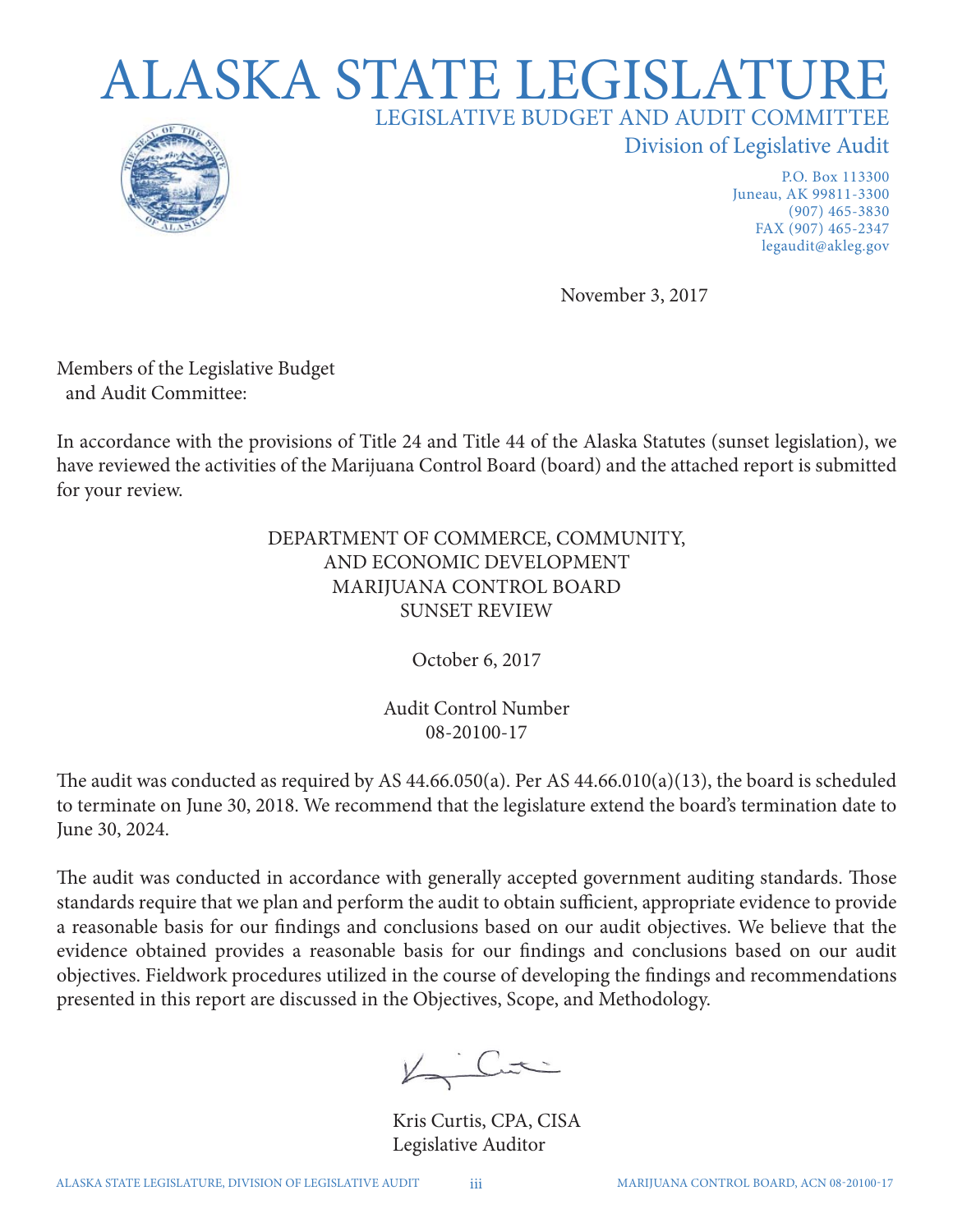### **ABBREVIATIONS**

| AAC          | Alaska Administrative Code                |  |  |
|--------------|-------------------------------------------|--|--|
| <b>ACN</b>   | <b>Audit Control Number</b>               |  |  |
| <b>AMCO</b>  | Alcohol and Marijuana Control Office      |  |  |
| AS           | Alaska Statute                            |  |  |
| board        | Marijuana Control Board                   |  |  |
| <b>CISA</b>  | Certified Information Systems Auditor     |  |  |
| <b>CPA</b>   | Certified Public Accountant               |  |  |
| <b>DCCED</b> | Department of Commerce, Community,<br>and |  |  |
|              | Economic Development                      |  |  |
| DLA          | Division of Legislative Audit             |  |  |
| <b>FY</b>    | Fiscal Year                               |  |  |
| <b>SLA</b>   | Session Laws of Alaska                    |  |  |
|              |                                           |  |  |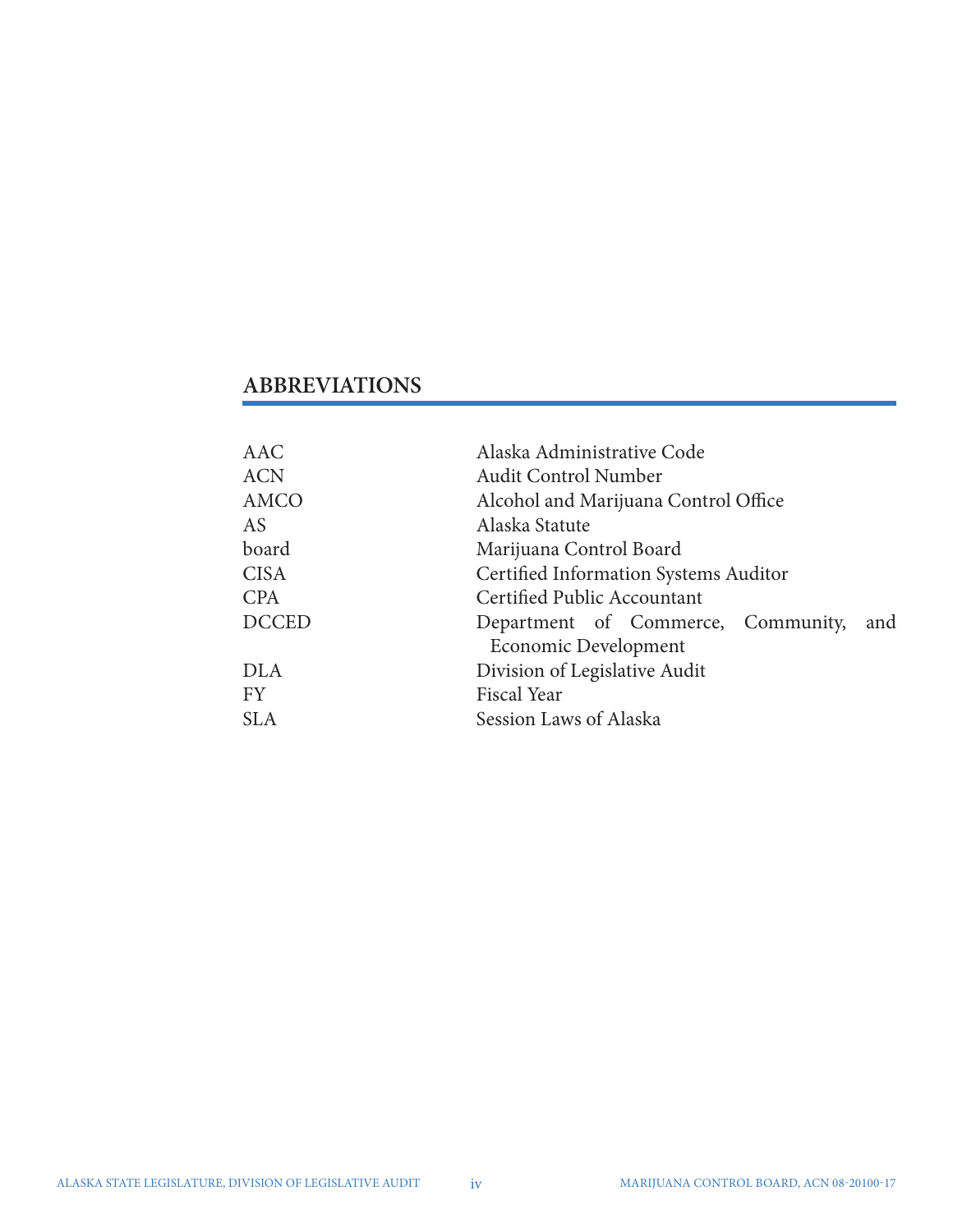### **CONTENTS**

| <b>Report Sections</b>  | <b>Organization and Function</b>                                                       | $\mathbf{1}$   |
|-------------------------|----------------------------------------------------------------------------------------|----------------|
|                         | <b>Background Information</b>                                                          | $\mathfrak{Z}$ |
|                         | <b>Report Conclusions</b>                                                              | 5              |
|                         | <b>Findings and Recommendations</b>                                                    | 11             |
|                         | Objectives, Scope, and Methodology                                                     | 15             |
| <b>Agency Responses</b> | Office of the Governor                                                                 | 31             |
|                         | Department of Commerce, Community, and Economic<br>Development                         | 33             |
|                         | Marijuana Control Board                                                                | 35             |
| Appendices              | <b>Appendices Summary</b>                                                              | 19             |
|                         | Appendix A: Analysis of Public Need Criteria                                           | 21             |
|                         | Appendix B: Marijuana Control Board Licensee Survey Data                               | 23             |
|                         | Appendix C: Marijuana Control Board Local Government<br><b>Survey Data</b>             | 25             |
| Exhibits                | Exhibit 1: Marijuana Control Board Members as of<br>April 30, 2017                     | $\mathbf{1}$   |
|                         | Exhibit 2: Marijuana Control Board License Activity<br>July 2016 through April 2017    | 8              |
|                         | Exhibit 3: Marijuana Control Board Application and<br>License Fees FY 16 through FY 17 | 9              |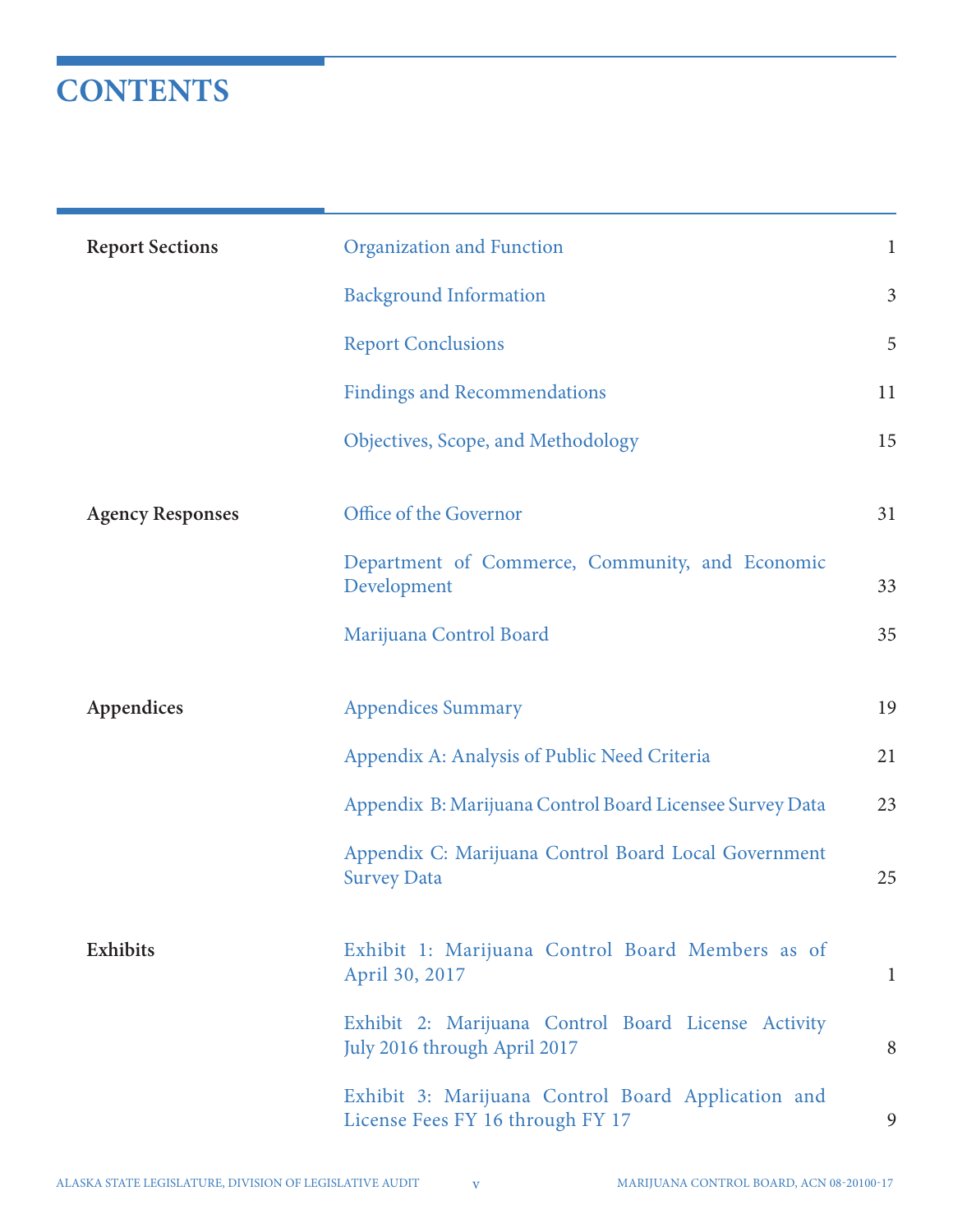(Intentionally left blank)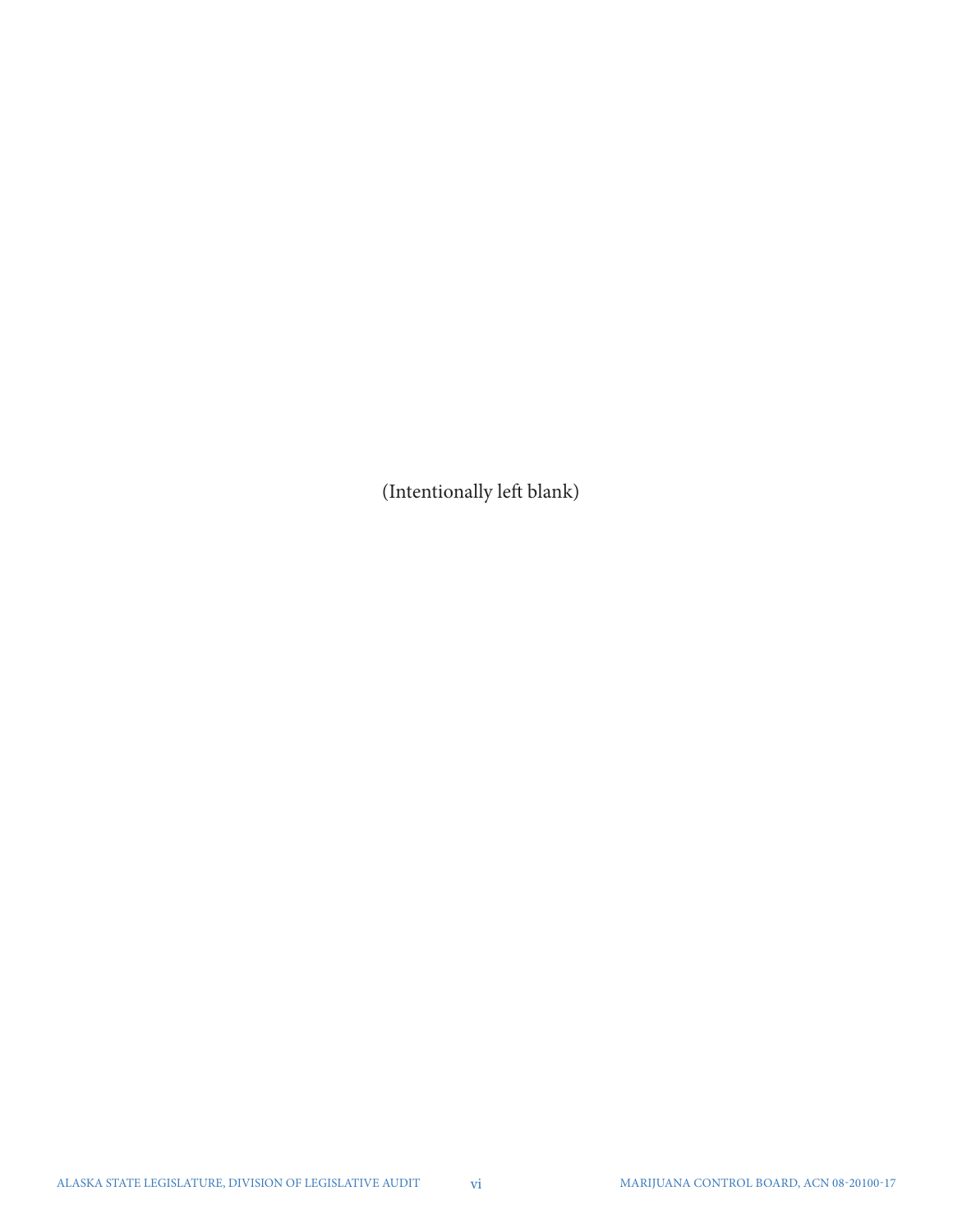### <span id="page-6-0"></span>**ORGANIZATION AND FUNCTION**

| Marijuana Control Board |  |  |
|-------------------------|--|--|
|-------------------------|--|--|

**Marijuana Control Board** The Marijuana Control Board **Exhibit 1**(board) is a regulatory and quasi-judicial board consisting of five members appointed by the governor, created for the purpose of controlling the cultivation, manufacture, and sale of marijuana in the state. As shown in Exhibit 1, the board consists of one member from the public safety sector, one from the public health sector, one residing in a rural area, one actively engaged in the marijuana industry, and one who is either from the general public or actively engaged in the marijuana industry. Board members serve staggered three-

**Marijuana Control Board Members as of April 30, 2017**

Peter Mlynarik, Chair *Public Safety*

> Brandon Emmett *Industry*

> > Loren Jones *Public Health*

Nicholas Miller *Industry*

Mark Springer *Rural*

Source: Office of the Governor, Boards and Commissions website.

year terms and those who have served all or part of three successive terms may not be reappointed unless three years have elapsed since serving on the board. Furthermore, the non-industry board members, and the members' immediate family, may not have a financial interest in the marijuana industry.

Three members of the board constitute a quorum for conducting business. A majority of the board membership must approve applications for new licenses, renewals, transfers, suspensions, and revocations of existing licenses, and product approvals as provided in regulations adopted by the board.

Alaska Statute 17.38.121 establishes the powers and duties of the board. The board shall:

- 1. Propose and adopt regulations;
- 2. Establish regulations for the qualifications for licensure including fees and factors related to the applicant's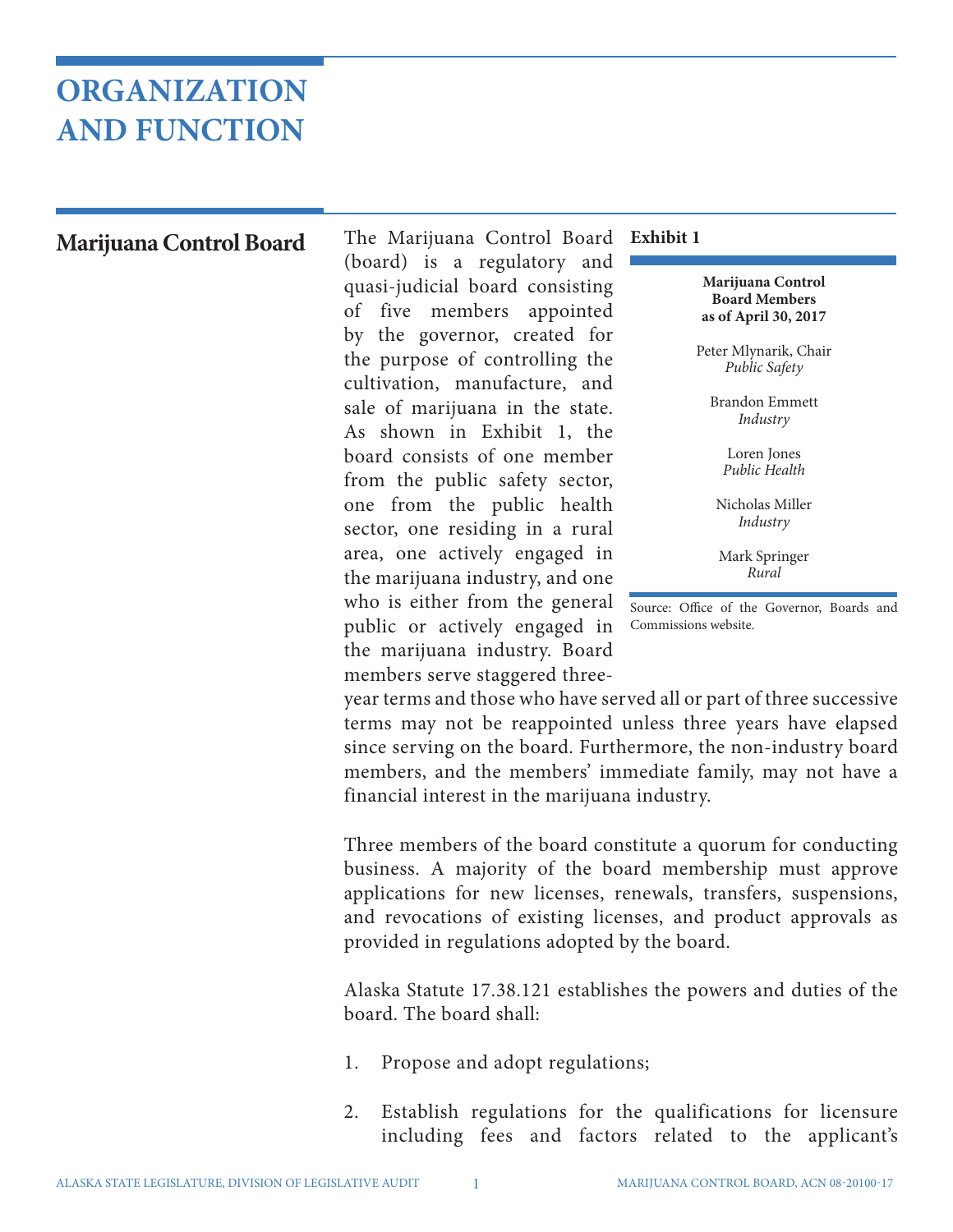experience, criminal justice history, and financial interests;

- 3. Review applications for licensure made under AS 17.38 and may order the executive director to issue, renew, suspend, or revoke a license; and
- 4. Hear appeals from actions of the director and from actions of officers and employees charged with enforcing board statutes and regulations.

**Department of Commerce, Community, and Economic Development (DCCED), Alcohol and Marijuana Control Office (AMCO or control office)** 

AMCO provides assistance to the board in administering, licensing, and enforcing marijuana statutes and regulations. AMCO staff provide similar support to the Alcoholic Beverage Control Board established in AS 04.06. AMCO is led by a director appointed by the governor who also serves as the board's executive officer.

AMCO staff are responsible for receiving and processing licensing applications, collecting fees, maintaining licensing records and files, publishing notices of board meetings, preparing board member meeting packets, and drafting board meeting minutes. AMCO staff also perform other administrative duties such as tracking revenues and expenditures and assisting with board regulatory projects.

AMCO investigators conduct inspections of licensed premises; investigate complaints; and issue notices of violation to establishments in violation of marijuana statutes, regulations, or conditions or restrictions imposed by the board. The board may suspend, revoke, or refuse to renew a marijuana establishment license, or impose a civil fine, if the board finds that a licensee failed to correct the defect that is the subject of the notice of violation.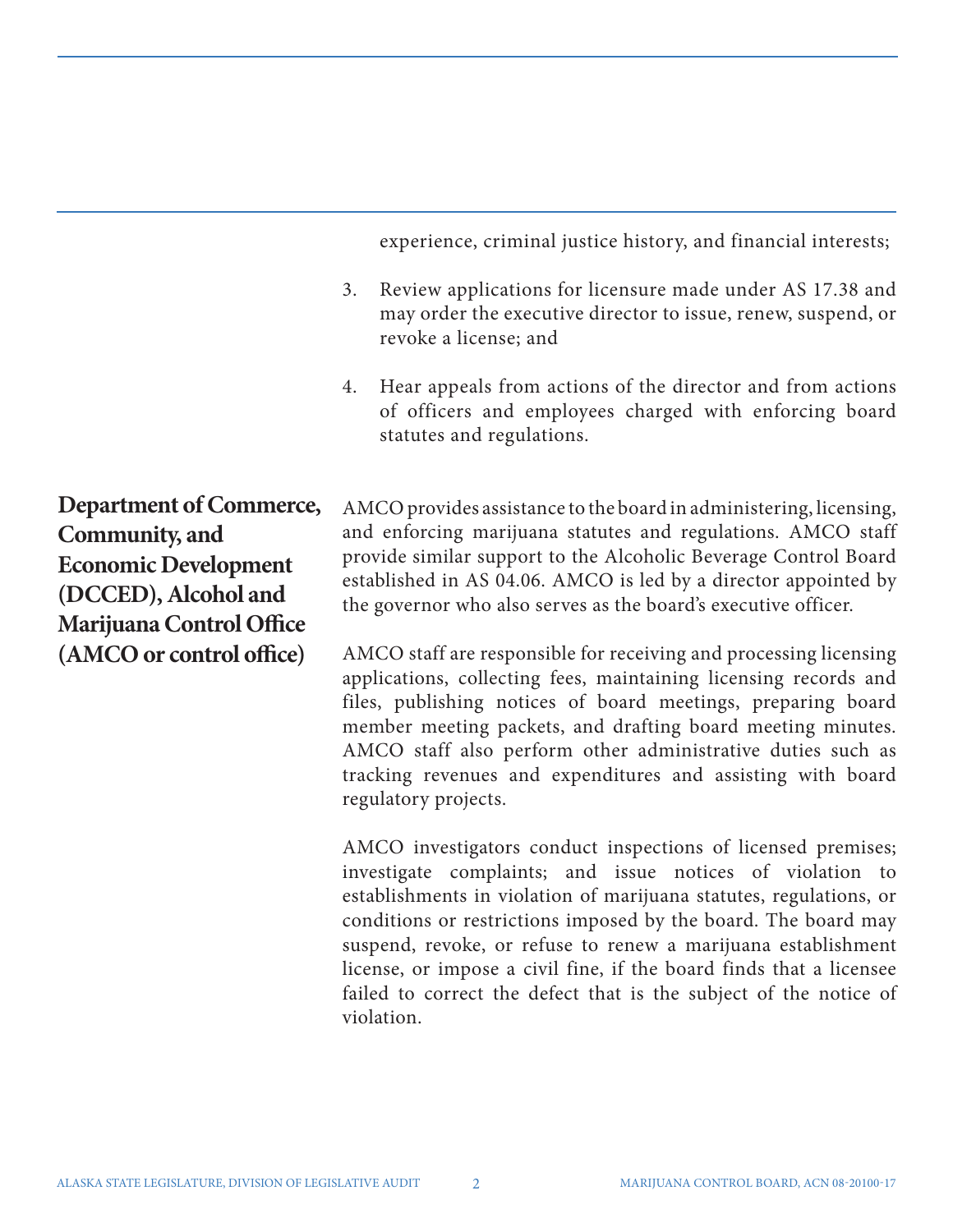# <span id="page-8-0"></span>**BACKGROUND INFORMATION**

Ballot Measure 2, legalizing the sale of marijuana, was approved by voters during the November 2014 general election. Provisions took effect February 2015. The legislature passed three laws implementing the ballot measure:

- Chapter 4, SLA 2015, effective May 2015, created the Marijuana Control Board (board), set requirements for board membership and composition, and prohibited establishments from having a license if its owners, officers, or agents have been convicted of a felony within the last five years or if the person is on probation or parole for that felony.
- Chapter 53, SLA 2016, effective July 2016, allowed local governments to prohibit the operation of marijuana establishments through the enactment of an ordinance or by voter initiative, and allowed established villages to exercise a local option to prohibit the same.
- Chapter 32, SLA 2016, effective October 2016, required license applicants to submit fingerprints and pay fingerprint fees for criminal justice information and a national criminal history record check to be performed by the Department of Public Safety.

The first board meeting was held July 2015. The law required the board adopt regulations necessary for the implementation of AS 17.38 by November 24, 2015.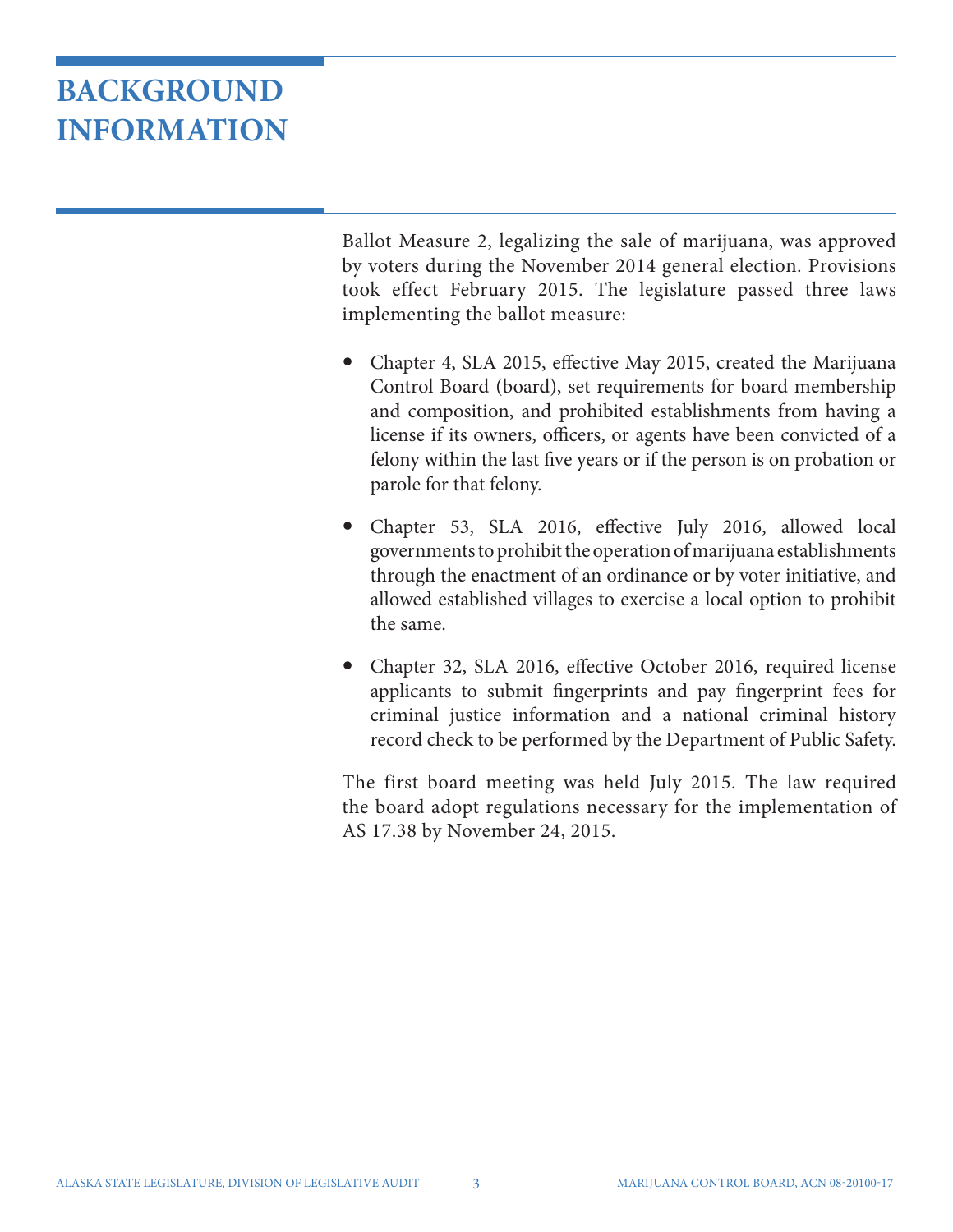(Intentionally left blank)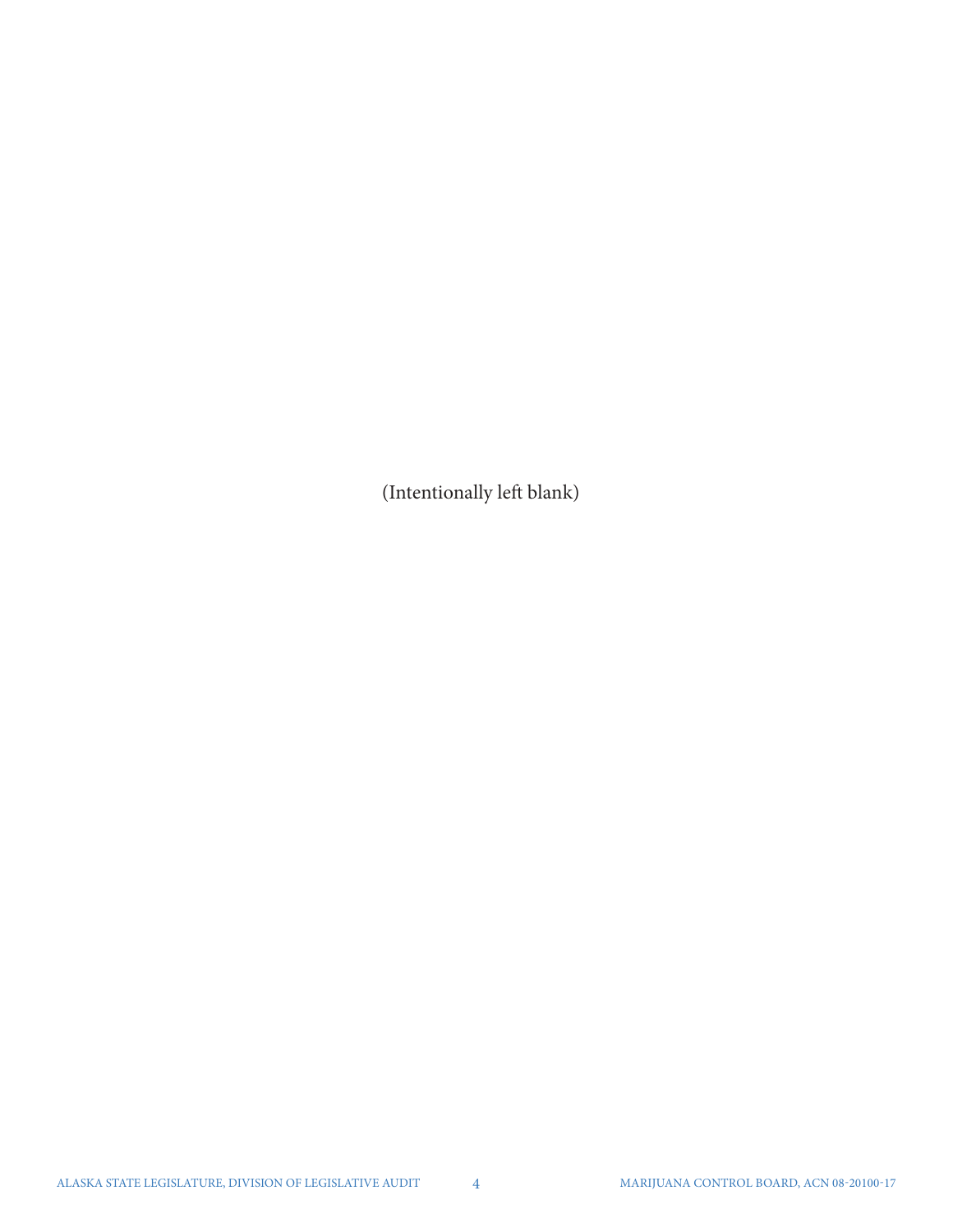# <span id="page-10-0"></span>**REPORT CONCLUSIONS**

In developing our conclusions regarding whether the Marijuana Control Board's (board) termination date should be extended, its operations were evaluated using the 11 factors set out in AS 44.66.050(c), which are included as Appendix A of this report. Under the State's "sunset" law, these factors are to be considered in assessing whether an entity has demonstrated a public policy need for continuing operations.

Overall, the audit concludes the board is serving the public's interest by effectively licensing marijuana establishments and developing and adopting regulations necessary to implement statutes that allow for the cultivation, manufacture, and sale of marijuana in Alaska. The audit makes four recommendations for operational improvements.

In accordance with AS 44.66.010(a)(13), the board is scheduled to terminate on June 30, 2018. We recommend the legislature extend the board's termination date to June 30, 2024.

Detailed report conclusions are as follows.

Board operations were conducted in an effective manner. The audit found that from July 2015 through April 2017, the board held 21 meetings and met in each judicial district of the state during calendar year 2016 as required by statute. Board meetings were public noticed and each meeting allowed time for public comment. The audit also found that board membership and composition complied with statutes and a quorum was consistently met.

The board met its statutory mandate to adopt regulations necessary for implementing statutes.<sup>1</sup> Significant regulations (3 AAC 306) specify requirements for the issuance, renewal, suspension, and revocation of registrations to operate marijuana establishments; qualifications for registration; and a schedule of application,

1 Statutes required the board adopt regulations necessary for the implementation of AS 17.38 by November 24, 2015.

The board operated in the **public interest and did not duplicate the efforts of other entities.**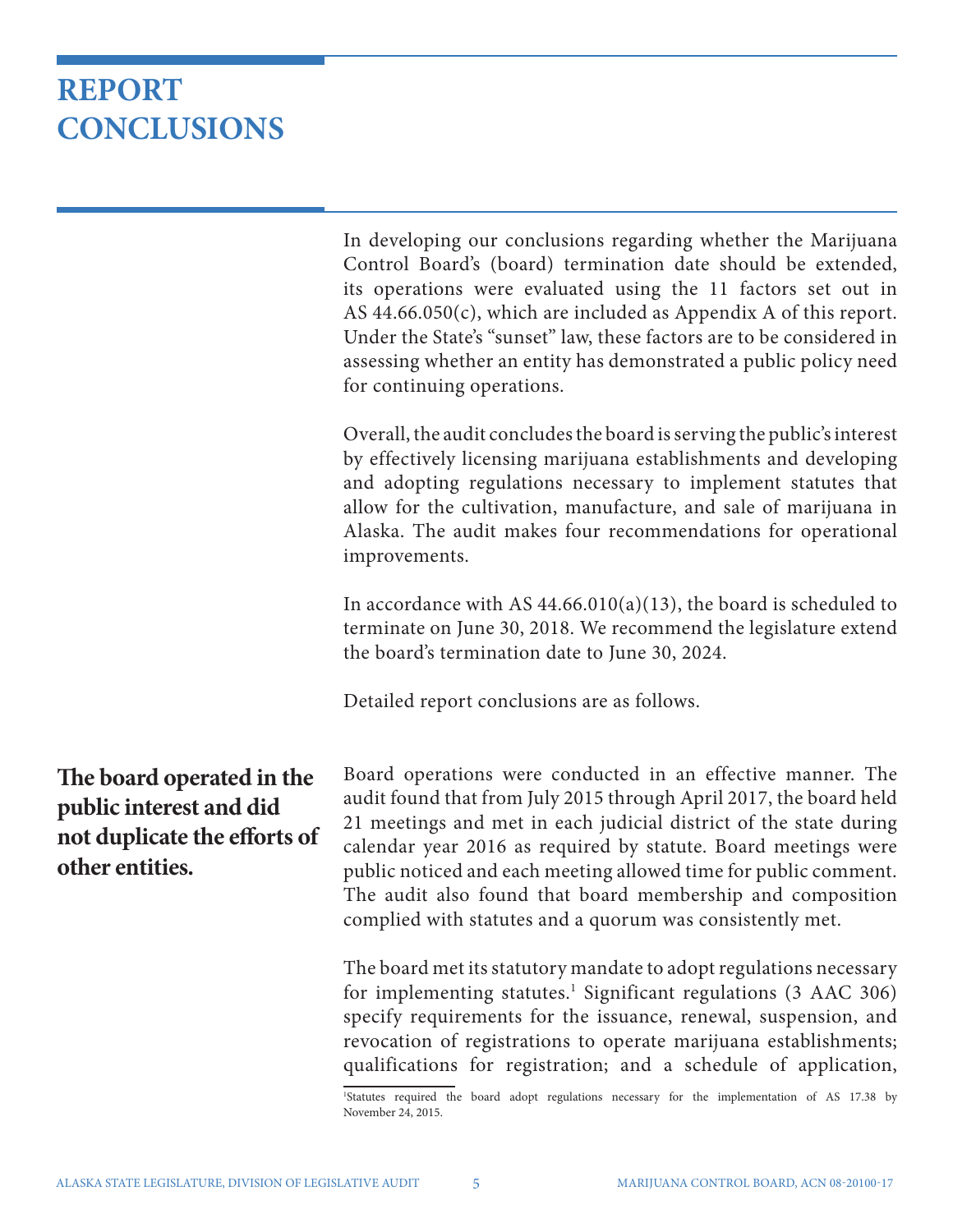registration, and renewal fees. The board also amended regulations to clarify submissions to the board and conduct of board meetings. Regulatory additions and changes during the audit period were public noticed according to the Administrative Procedures Act.

To help evaluate board effectiveness, surveys were conducted as part of the audit. A survey was sent to 101 licensees and 71 (70 percent) responded. A second survey was sent to 16 local governments that had a license issued in their jurisdiction and 14 (88 percent) responded. Licensee and local government survey questions and responses are presented as Appendices B and C of this report.

One hundred percent of local government survey respondents and 75 percent of licensee survey respondents rated the board's overall effectiveness in serving the public interest as *effective* or *very effective*. Eighty-six percent of local government survey respondents believe the board does not duplicate efforts.

The self-defined mission of the Alcohol and Marijuana Control Office's (AMCO or control office) enforcement section is:

> *To fairly and justly administer the alcohol and marijuana laws of the state to protect the safety and well-being of the people of Alaska; to develop and maintain a professional working relationship with licensees and other law*  enforcement agencies; and to continue our efforts of *keeping alcohol and marijuana away from underage persons.*

Based on the data provided, the enforcement section issued 24 notices of violations during the audit period. Testing of a random sample of 10 notices of violations found all were followed up timely by investigative staff and all were addressed in accordance with regulations. Testing of a random sample of 25 active licenses during the audit period found all received an inspection prior to being licensed. Additionally, 93 percent of local government

**The enforcement section issued notices of violations in accordance with regulation; however, operational improvements are needed.**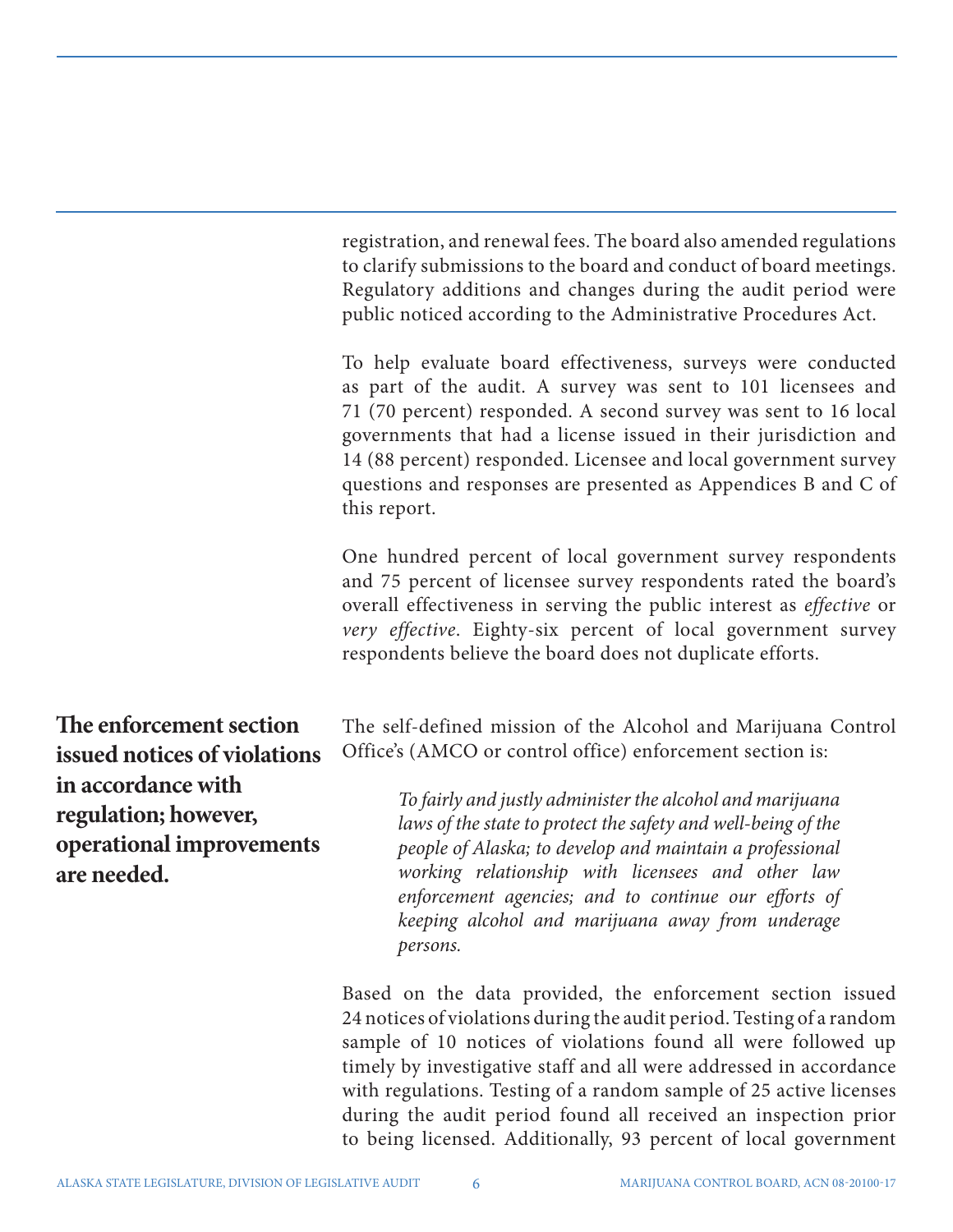survey respondents rated the board's effectiveness in enforcing marijuana laws in their area as *good* or *excellent*.

The audit noted the board and AMCO management have not established a written enforcement plan to direct its limited enforcement resources. (Recommendation 1) For example, the board has not formally established how often licensed premises are to be inspected. Furthermore, the control office does not monitor and track all complaints received to ensure they are assessed for follow-up action and investigated in a timely manner. (Recommendation 2)

In accordance with statute, the board started accepting applications to operate marijuana establishments in February 2016. The first marijuana licenses were approved at the June 2016 board meeting, allowing for the issuance of licenses beginning July 2016.

The board operated in the public's interest by licensing establishments in accordance with state laws and regulations. A random sample of 25 active licenses during the audit period was tested, and all were found to be issued in compliance with statutes and regulations. Additionally, 14 pended applications<sup>2</sup> were randomly selected for testing; the pended status was found to be reasonable, and the applications were found to comply with statutes and regulations. Eighty percent of licensee survey respondents rated their overall licensing experience as *good* or *excellent*.

As shown in Exhibit 2, the board issued 122 new licenses from July 2016 through April 2017.

Regulation requires all licensees, employees, or agents of marijuana establishments who sell, cultivate, manufacture, test, or transport marijuana or a marijuana product, or who check the identification of a consumer or visitor, to obtain a marijuana handler permit from the board before being licensed or beginning

### **The board licensed establishments and individuals according to statutes and regulations.**

<sup>&</sup>lt;sup>2</sup>Pended applications include: applications under review by control office staff, applications determined complete and awaiting board decision, and board-approved applications that have not been issued.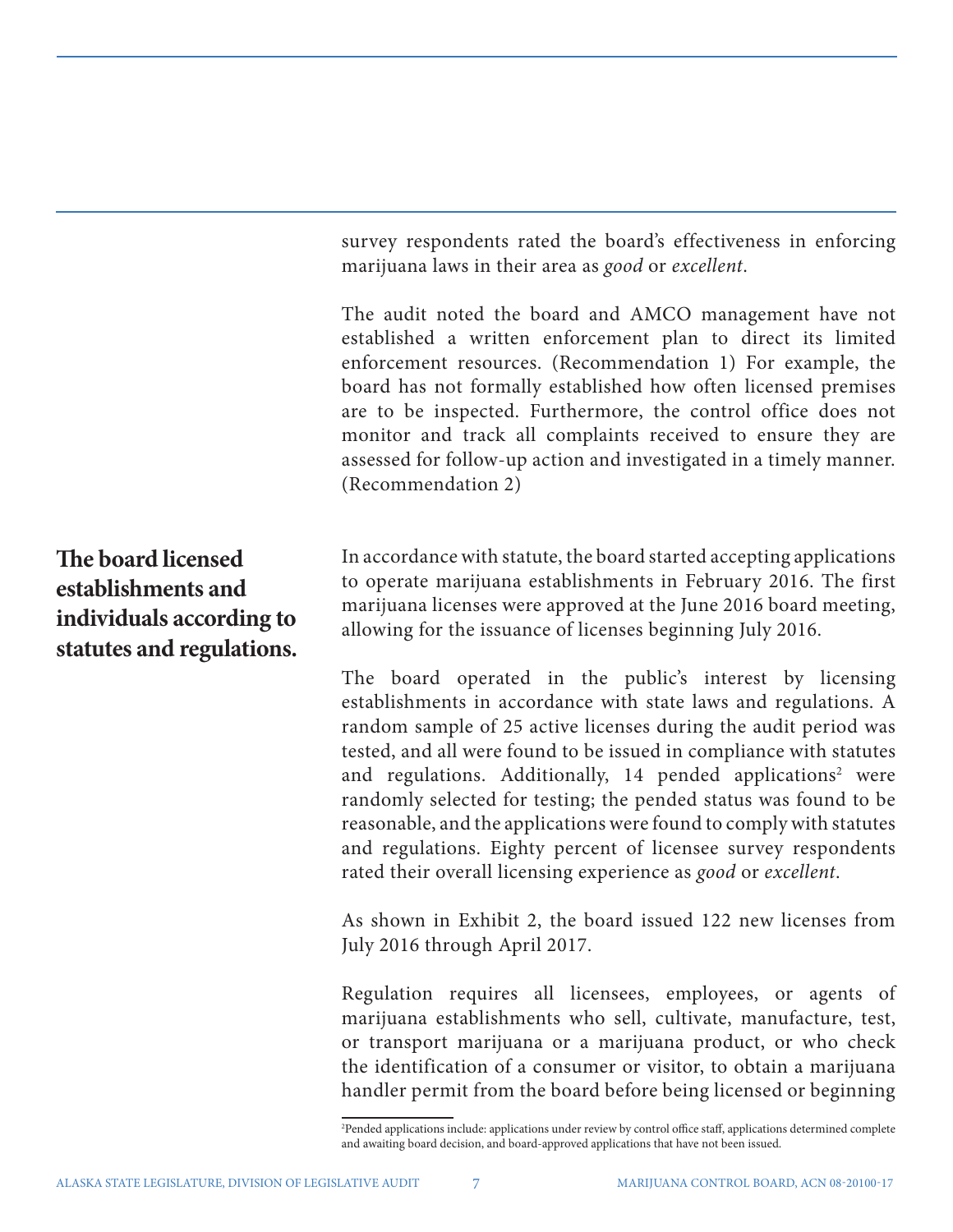#### <span id="page-13-0"></span>**Exhibit 2**

### **Marijuana Control Board License Activity July 2016 through April 2017 New Licenses Issued Total Licenses as of April 2017 Active Pending Inspection Active and Operating** Marijuana Cultivation Facility 18 32 50 Limited Marijuana Cultivation Facility  $\begin{array}{ccc} 8 & 16 & 24 \end{array}$ Marijuana Product Manufacturing Facility  $1$  3 3 4 4 Marijuana Concentrate Manufacturing - 1 1 Retail Marijuana Store 14 26 40 Marijuana Testing Facility 1 3

Source: Compiled from AMCO's marijuana licensing database.

employment at a marijuana establishment. Based on the data provided, the board issued 1,260 marijuana handler permits as of April 2017. The audit found that the board generally operated in the public's interest by issuing permits only to individuals who have completed a board-approved education course; however, 47 of 53 marijuana handler permits tested had incorrect expiration dates. (Recommendation 3)

Totals 42 80 122

### **Application and licensing fees are intended to cover the cost of regulating the industry.**

Statute limits fees to \$5,000, to be adjusted annually for inflation, unless the board determines a greater fee is necessary to carry out its responsibilities. Additionally, as included in AMCO's FY 17 operating budget,<sup>3</sup> it is the intent of the legislature that application and licensing fees cover the cost of regulation and recover unrestricted general fund appropriations made while the program was being established. AMCO staff has implemented a process

<sup>3</sup> Chapter 3, 4SSLA 2016, Section 1, Page 6, Line 32.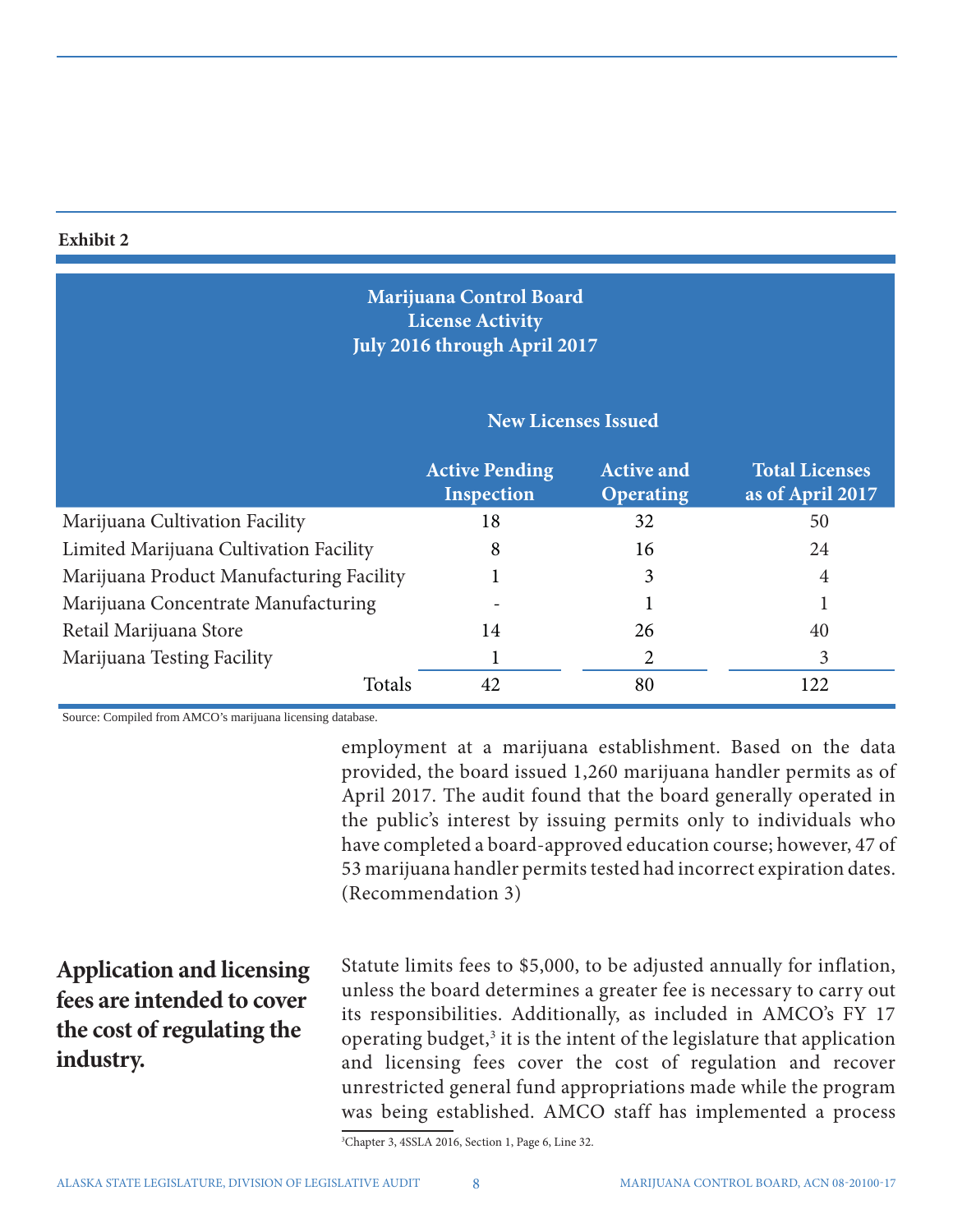<span id="page-14-0"></span>for tracking both revenues and expenditures, but reported it is too early in the development of the board to determine whether the current fees are set at sufficient levels to cover the cost of regulating the marijuana industry. AMCO management expects to be fully funded by application and licensing fees by FY 20. Exhibit 3 presents a schedule of fees established by the board.

#### **Exhibit 3**

| <b>Marijuana Control Board</b><br><b>Application and License Fees</b><br>FY 16 through FY 17 |         |
|----------------------------------------------------------------------------------------------|---------|
| Application fee for a new marijuana establishment license or                                 |         |
| application to transfer a license to another person                                          | \$1,000 |
| License renewal application fee                                                              | 600     |
| Marijuana cultivation facility annual license fee                                            | 5,000   |
| Limited marijuana cultivation facility annual license fee                                    | 1,000   |
| Marijuana product manufacturing annual license fee                                           | 5,000   |
| Marijuana concentrate manufacturing annual license fee                                       | 1,000   |
| Retail marijuana store annual license fee                                                    | 5,000   |
| Marijuana testing facility annual license fee                                                | 1,000   |
| Marijuana handler permit card                                                                | 50      |

Source: Board regulations effective February 21, 2016.

Upon receiving a complete new or renewal application, the board is required to forward half of the application fee to the local regulatory authority for the local government in which the applicant operates, unless the local government has not designated a local regulatory authority. The control office remitted \$113,000 in fees to local regulatory authorities during FY 17. The audit found this amount to be reasonable compared to application fees received as well as the number of applications received and determined complete by the AMCO director; however, the audit found only one person in the control office is responsible for calculating and approving the amount of fees remitted to local governments which is not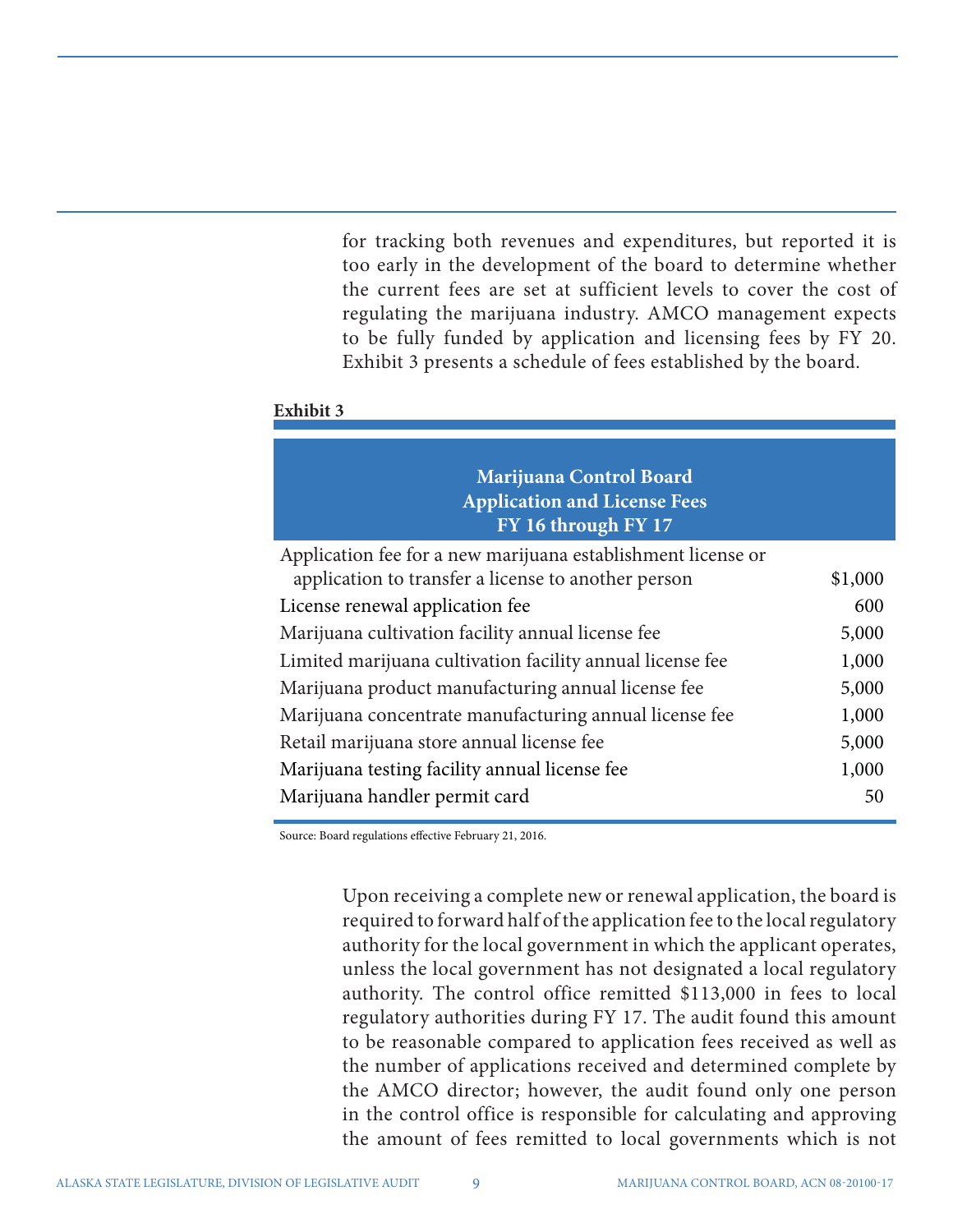separately reviewed or monitored. This represents an inadequate segregation of duties over the calculation and distribution of fees to local governments. (Recommendation 4)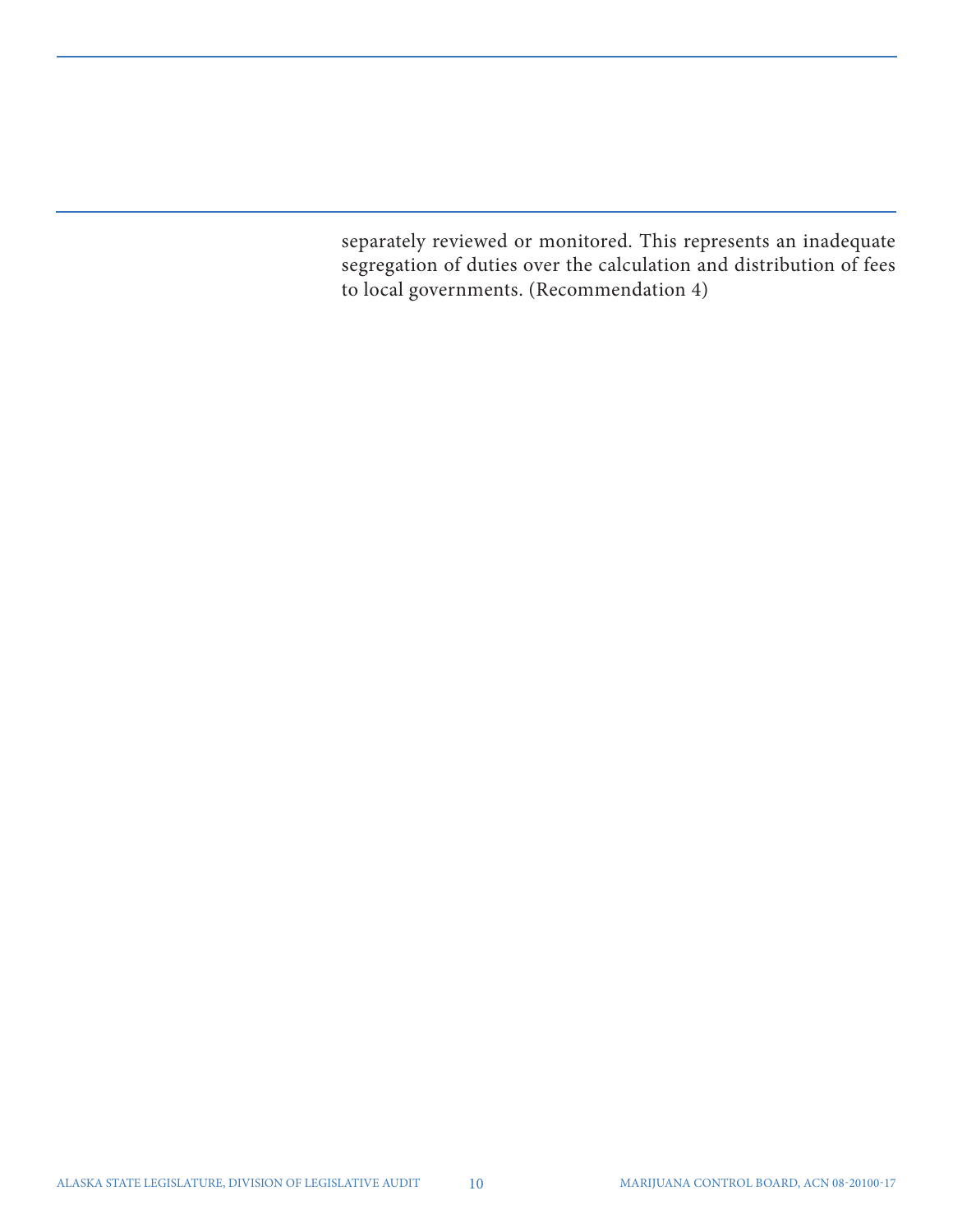### <span id="page-16-0"></span>**FINDINGS AND RECOMMENDATIONS**

**Recommendation 1:**

**The board members, the Alcohol and Marijuana Control Office (AMCO or control office) director, and enforcement supervisor should work together to formally establish an enforcement plan to direct limited enforcement resources.**

The audit makes four recommendations.

The audit identified the enforcement section is operating without a formally established enforcement plan. Neither the Marijuana Control Board (board) nor AMCO director had considered the need for or importance of establishing enforcement goals or plans to ensure the effective allocation of enforcement resources.

Per AS 17.38.121, the board is vested with the powers necessary to enforce laws related to marijuana, and may employ enforcement agents and staff it considers necessary to carry out its duties. The board has tasked the enforcement section with the responsibility of detecting violations and enforcing marijuana laws. By not formally establishing an enforcement plan, the enforcement section has no guidance for prioritizing its limited resources and runs the risk of not adequately protecting the public.

We recommend the board members, the AMCO director, and enforcement supervisor work together to formally establish an enforcement plan to direct AMCO's limited enforcement resources.

### **Recommendation 2:**

**The board and the AMCO director should implement a process to monitor and track complaints to ensure they are assessed for follow up action and investigated in a timely manner.**

The board and AMCO management have not maintained a process to monitor and track all actions taken on complaints to ensure they are resolved in a timely manner. The board does have a process to receive complaints from licensees, law enforcement agencies, and the general public through their website, telephone, or emails; however, complaints are only tracked if they result in an inspection or investigation. Furthermore, the basis for a decision not to investigate is not documented and maintained.

According to AMCO staff, a process to log all complaints received previously existed for the Alcoholic Beverage Control Board; however, when the Marijuana Control Board was created, staff responsibilities were realigned, and the maintenance of the complaint log took a lower priority compared to new responsibilities associated with marijuana regulation.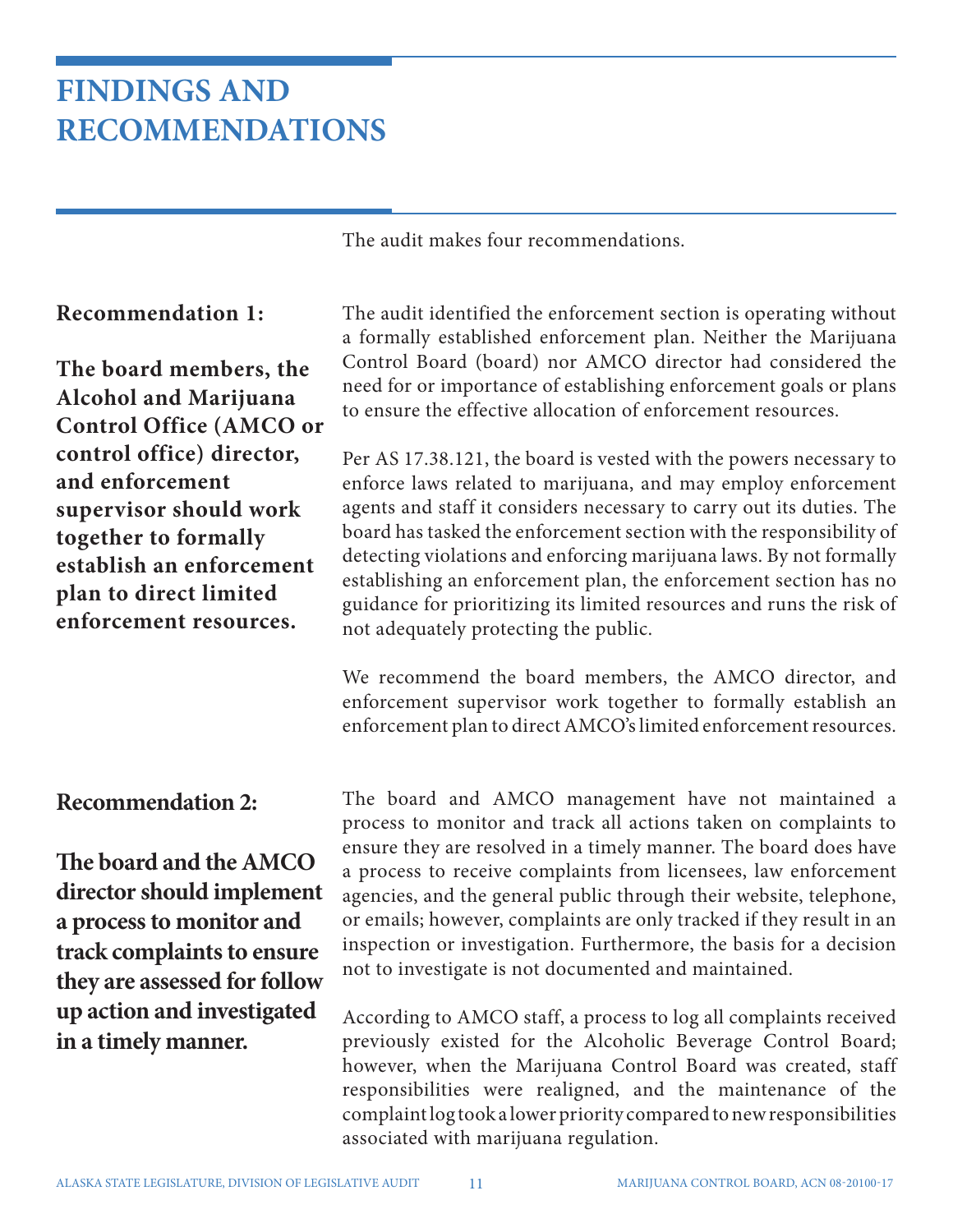The efficiency with which complaints are investigated is one of the sunset evaluation criteria used in the legislative oversight process. Alaska Statute  $44.66.050(c)(6)$  specifies the sunset review must evaluate:

*The efficiency with which public inquiries or complaints regarding the activities of the board or commission fi led with it, with the department to which a board or commission is administratively assigned, or with the office of victims' rights or the office of the ombudsman have been processed and resolved.*

By not tracking complaints, there is an increased risk that board staff may not investigate complaints and/or not investigate complaints in a timely manner. Such instances could reduce the board's ability to effectively enforce marijuana laws. Additionally, complaints received directly by board staff via telephone or email may never be resolved in the event of staff turnover.

We recommend the board and the AMCO director implement a process to monitor and track complaints received to ensure they are assessed for follow up action and investigated in a timely manner.

### **Recommendation 3:**

**The AMCO director should develop written procedures for establishing the expiration dates of marijuana handler permits and ensure staff receive the appropriate training.**

Forty-seven of 53 marijuana handler permits tested were issued by AMCO with incorrect expiration dates. Of these, 45 were issued for a longer period than allowed by regulation. Regulation at 3 AAC 306.700(c) states that:

*To obtain a marijuana handler permit, a person who has completed the marijuana handler permit education course described under (b) of this section shall present the course completion certificate to the director. The director shall issue a marijuana handler permit card valid for three years from the date of issue.*

Management interprets the three-year validity period to start on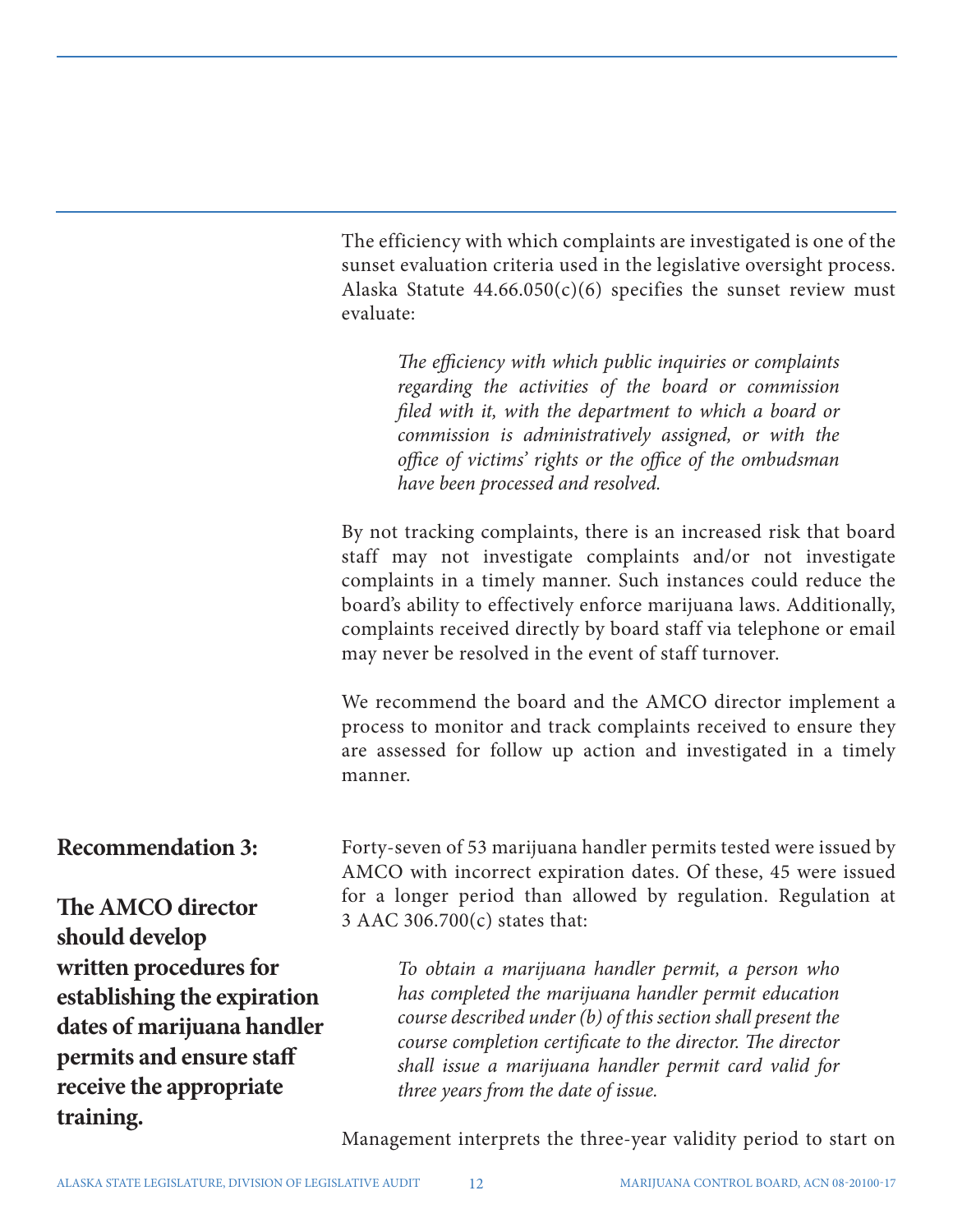the date of the course completion. In most instances, expiration dates of the handler permits were established at three years from the date the individual applied for the permit. The lack of written procedures and sufficient training contributed to AMCO staff 's varying interpretations for calculating permit expiration dates.

By not issuing permits in accordance with regulation, AMCO is allowing permit holders to handle marijuana and marijuana products beyond the period set in regulation without obtaining updated training on marijuana laws.

We recommend the AMCO director develop written procedures for establishing the expiration dates of marijuana handler permits and ensure staff receive the appropriate training.

### **Recommendation 4:**

**The AMCO director should develop and implement procedures to segregate the duties for calculating and remitting fees to local governments.** AMCO management does not adequately segregate duties over remittances of application fees to local governments. The audit found one AMCO employee is responsible for calculating and approving the amounts to be remitted to local governments, and no separate review is performed.

Upon receipt of a new or renewal application, AS  $17.38.200(c)$ requires the board to immediately forward a copy of each application and half of the registration application fee to the local regulatory authority for the local government in which the applicant desires to operate. Management is responsible for establishing internal controls to ensure fees remitted are accurate and complete. Segregation of duties is a key internal control for appropriately receiving and distributing funds.4

AMCO management did not consider the need for segregating the duties for remitting fees to local governments. The lack of adequate segregation of duties increases the risks of error or fraud.

<sup>4</sup> Principle 10 of the Standards for Internal Control in the Federal Government, which is considered best practice, states that segregation of duties helps prevent fraud, waste, and abuse in the internal control system, and requires management to consider the need to separate the control activities related to authority, custody, and accounting of operations to achieve adequate segregation of duties. In cases where such segregation is not practical, management should design alternative control activities to address the risk.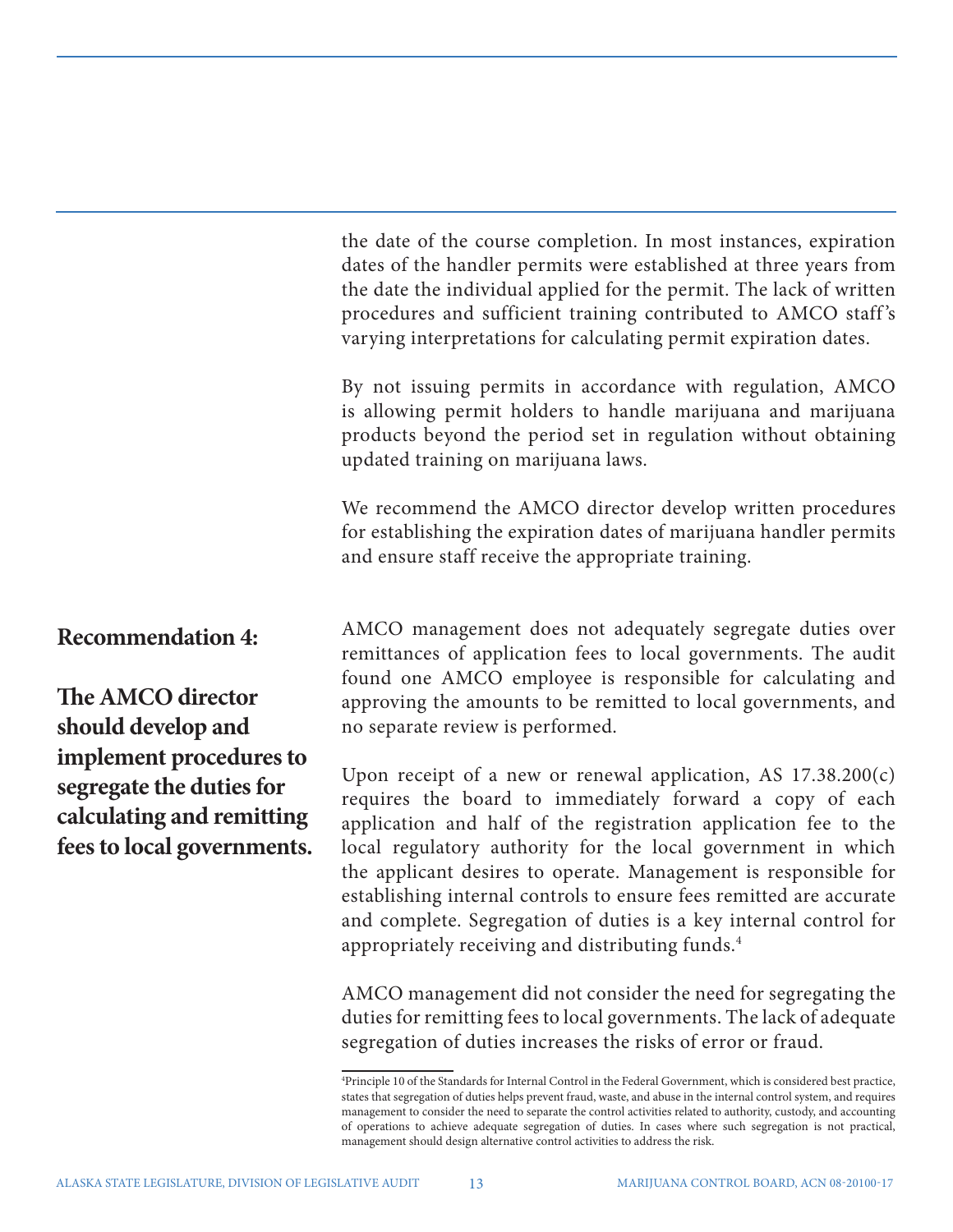We recommend the AMCO director develop and implement procedures to adequately segregate the duties for calculating and remitting fees to local governments.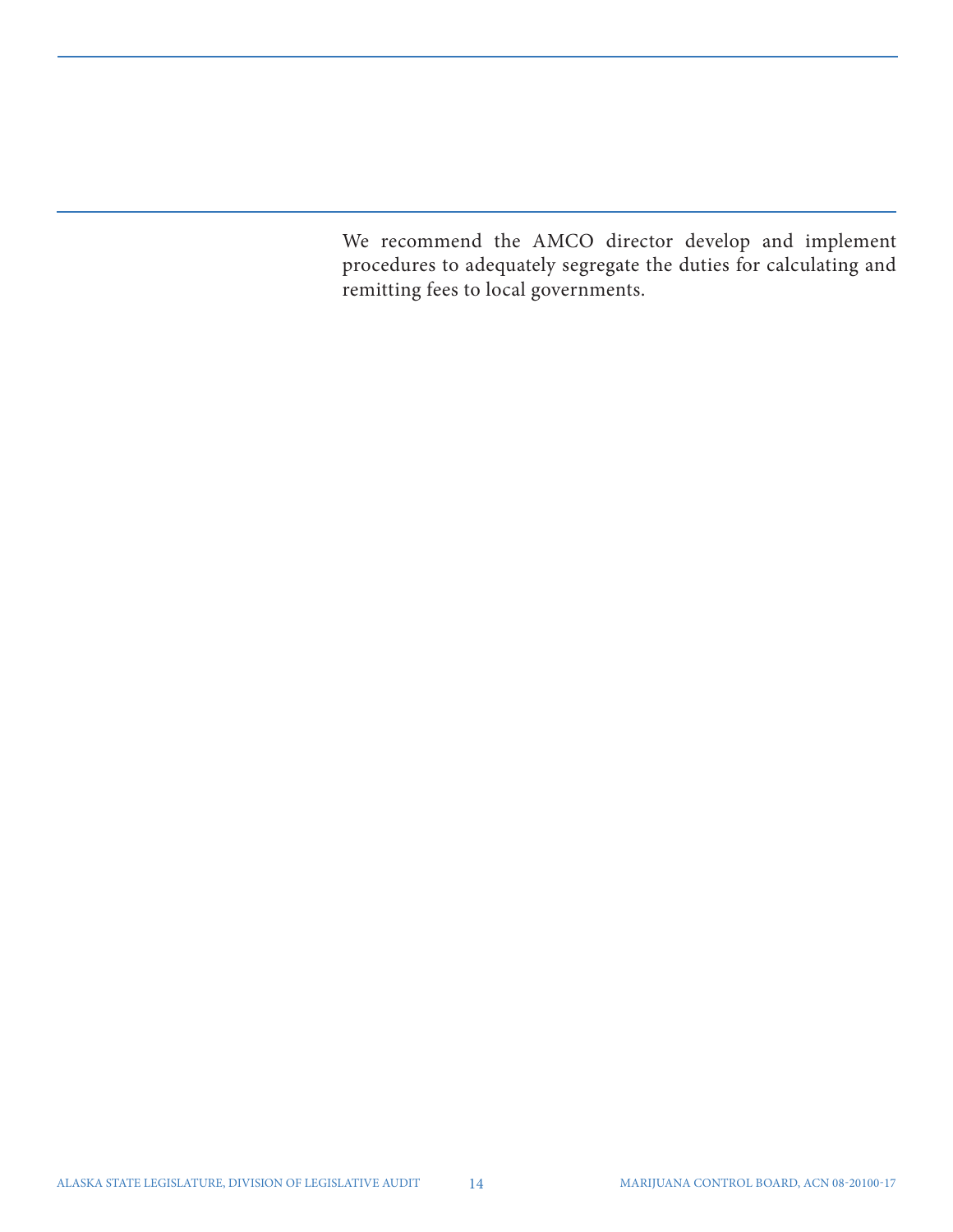# <span id="page-20-0"></span>**OBJECTIVES, SCOPE, AND METHODOLOGY**

|                    | In accordance with Title 24 and 44 of the Alaska Statutes, we have<br>reviewed the activities of the Marijuana Control Board (board) to<br>determine if there is a demonstrated public need for its continued<br>existence.                                                                                                                                                                                 |
|--------------------|-------------------------------------------------------------------------------------------------------------------------------------------------------------------------------------------------------------------------------------------------------------------------------------------------------------------------------------------------------------------------------------------------------------|
|                    | As required by AS 44.66.050(a), this report shall be considered<br>by the committee of reference during the legislative oversight<br>process in determining whether the board should be reestablished.<br>Currently, under AS $44.66.010(a)(13)$ , the board will terminate on<br>June 30, 2018, and will have one year from that date to conclude its<br>administrative operations.                        |
| <b>Objectives</b>  | The two central objectives of the audit are:                                                                                                                                                                                                                                                                                                                                                                |
|                    | To determine if the termination date of the board should be<br>1.<br>extended.                                                                                                                                                                                                                                                                                                                              |
|                    | To determine if the board is operating in the public interest.<br>2.                                                                                                                                                                                                                                                                                                                                        |
| <b>Scope</b>       | The assessment of operations and performance of the board was<br>based on criteria set out in AS $44.66.050(c)$ . Criteria set out in this<br>statute relates to the determination of a demonstrated public need<br>for the board. We reviewed the board's activities from July 2015<br>through April 2017. Renewal applications due to the board by<br>June 30, 2017 were outside the scope of our review. |
| <b>Methodology</b> | During the course of our audit, we reviewed and evaluated the<br>following:                                                                                                                                                                                                                                                                                                                                 |
|                    | Applicable statutes and regulations to identify board functions<br>and responsibilities, determine whether statutory or regulatory<br>changes enhanced or impeded board activities, and help ascertain<br>if the board operated in the public interest.                                                                                                                                                     |

• The State's online public notice system to verify the board meetings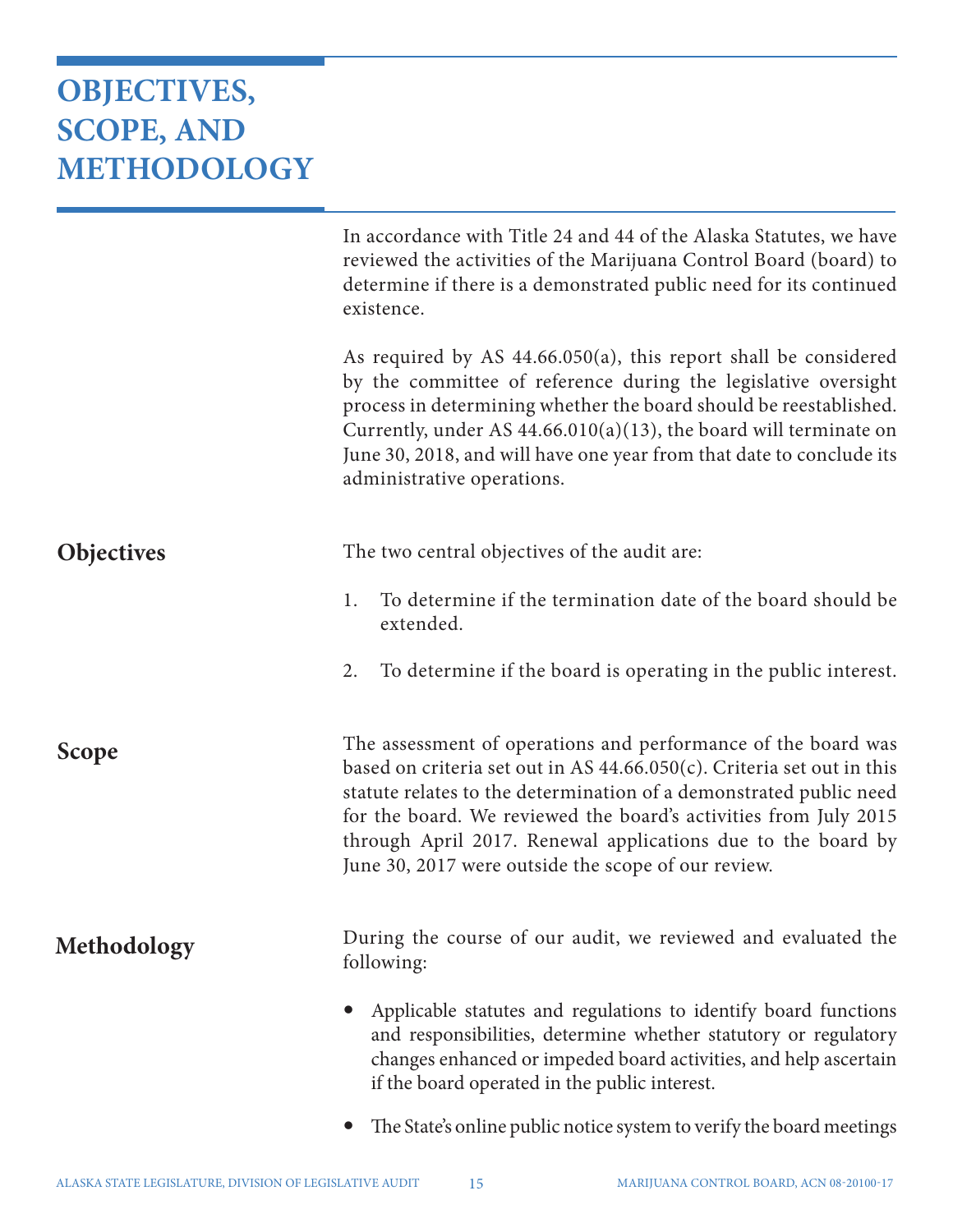were adequately public noticed.

- Board meeting minutes to gain an understanding of board proceedings and activities, goals and objectives, the nature and extent of public input, whether a quorum was maintained, and whether board vacancies impeded operations.
- Budget documents and financial reports generated from the state accounting system to gain an understanding of board financial activity and evaluate compliance with statutory requirements.
- Board member applications and résumés filed with the Governor's Office of Boards and Commissions to verify that members and board composition met statutory requirements.
- Various state and news related websites to identify complaints against the board or other board related concerns.
- Public comments presented at board meetings to gain an understanding and evaluate the board consideration of the comments and complaints received.
- Internal controls over the licensing database and enforcement records management system were assessed to determine if controls were properly designed and implemented.

To identify and evaluate board activities, we conducted interviews with Alcohol and Marijuana Control Office staff and board members. Specific issues of inquiry included board operations, regulations, duplication of effort, and complaints against the board.

During the course of the audit, the following random samples were selected and tested:

 Random samples of new licenses and license applications as of April 2017 were selected and assessed for statutory and regulatory compliance. Sample sizes were selected based on low control risk, moderate inherent risk, and low/moderate audit risk. Testing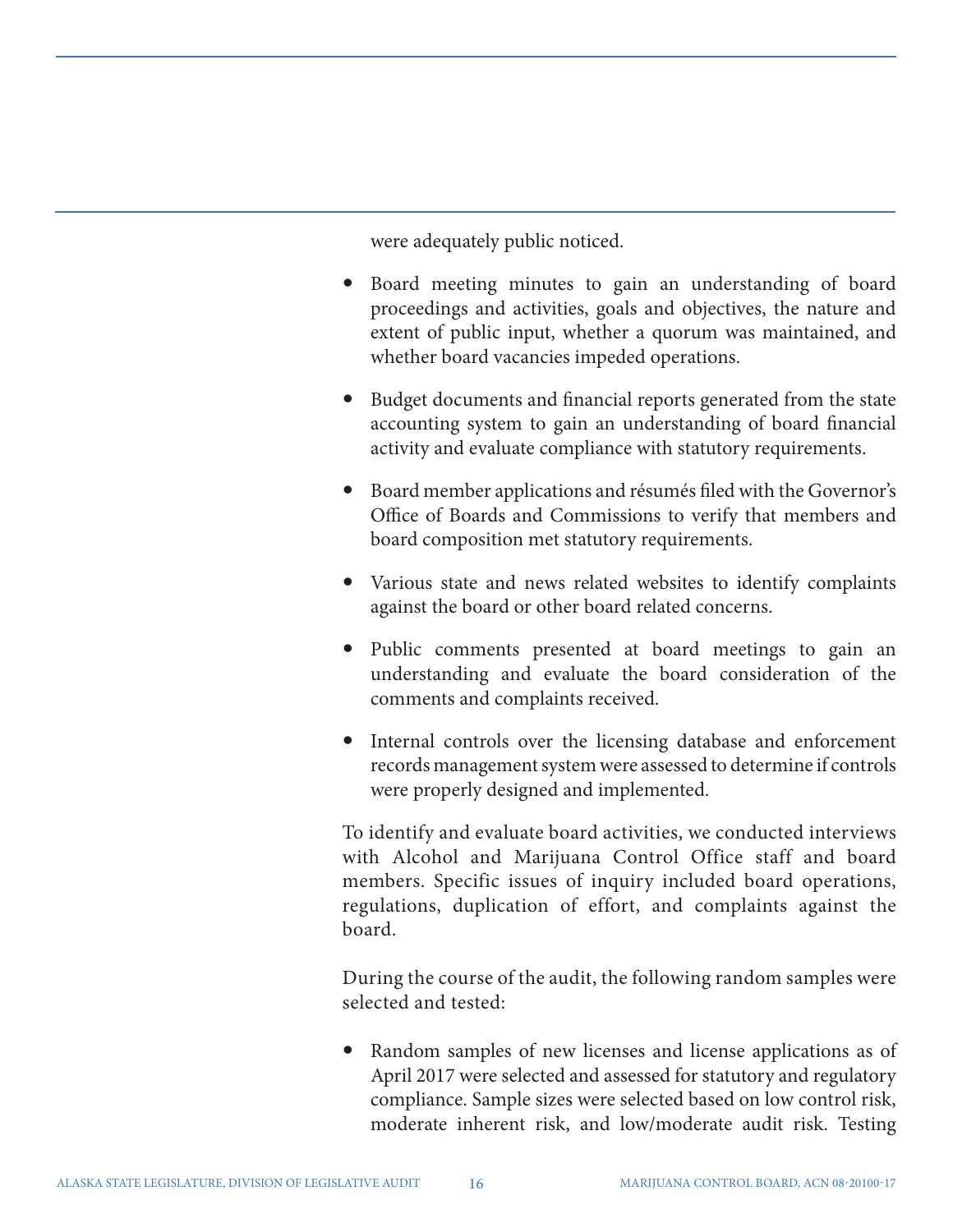results were projected to the population. The random samples included the following:

- o Twenty-five of 122 active licenses;
- o Eight of 39 board approved applications but not yet issued;
- o Four of 20 complete applications awaiting board decision; and
- o Two of eight applications under review by control office staff.
- A random sample of 40 and a judgmental sample of one were selected from 1,260 marijuana handler permits issued between July 2015 and April 2017 and assessed for regulatory compliance. The sample size was selected based on low control risk, moderate inherent risk, and low/moderate audit risk. An additional judgmental sample of 12 of 47 permits issued shortly after the audit period was selected and assessed for regulatory compliance. Testing results of the random sample were projected to the population.
- A random sample of 10 was selected from 24 notices of violations issued between July 2015 through April 2017 and assessed for regulatory compliance. The sample size was selected based on low control risk, moderate inherent risk, and low/moderate audit risk. Testing results were projected to the population.

Surveys of licensees and local governments were conducted to obtain opinions on various aspects of the board's activities, including whether the board operated in the public's interest. A survey was sent to 101 licensees and 71 (70 percent) responded. A second survey was sent to 16 local governments that had a license issued in their jurisdiction and 14 (88 percent) responded.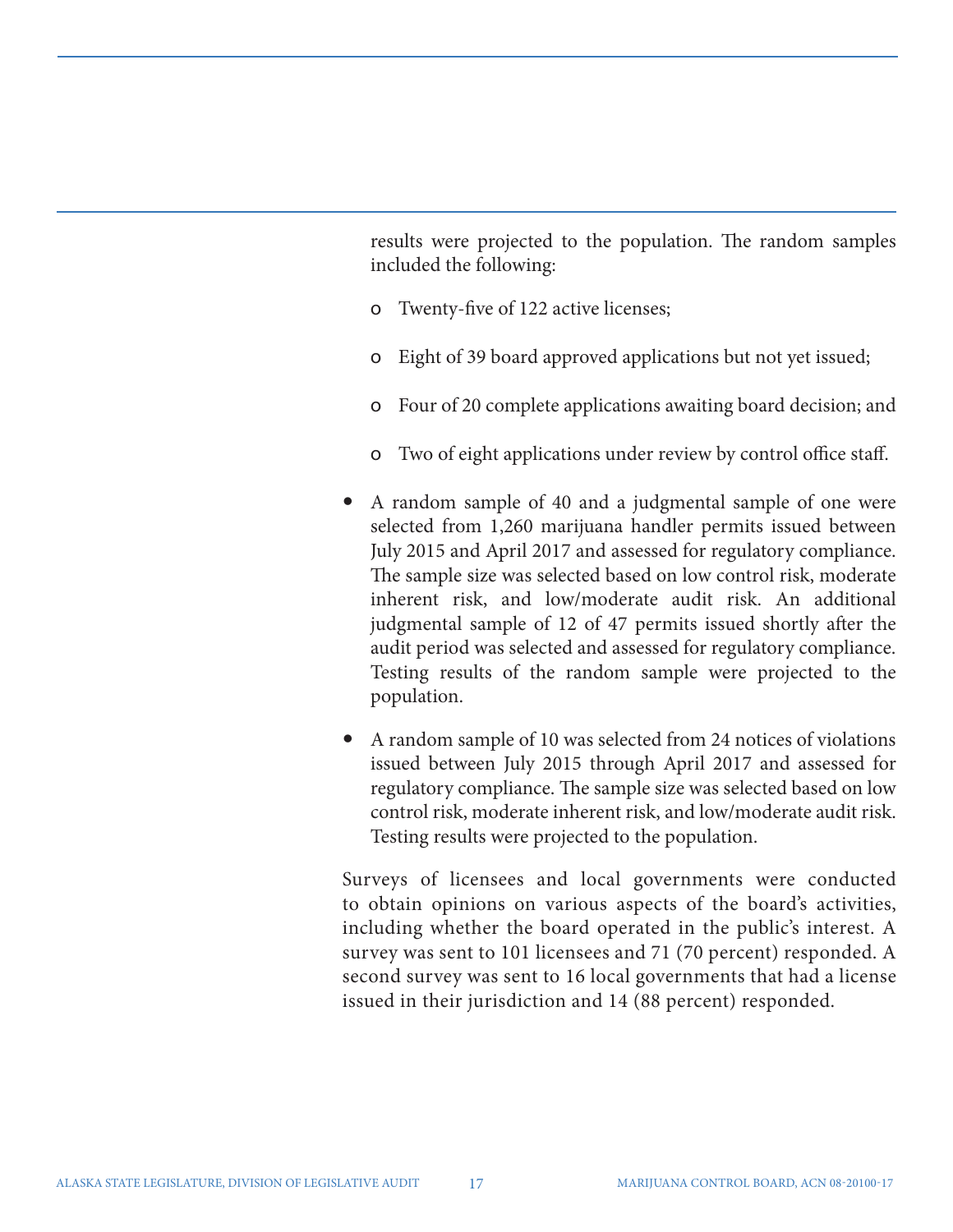(Intentionally left blank)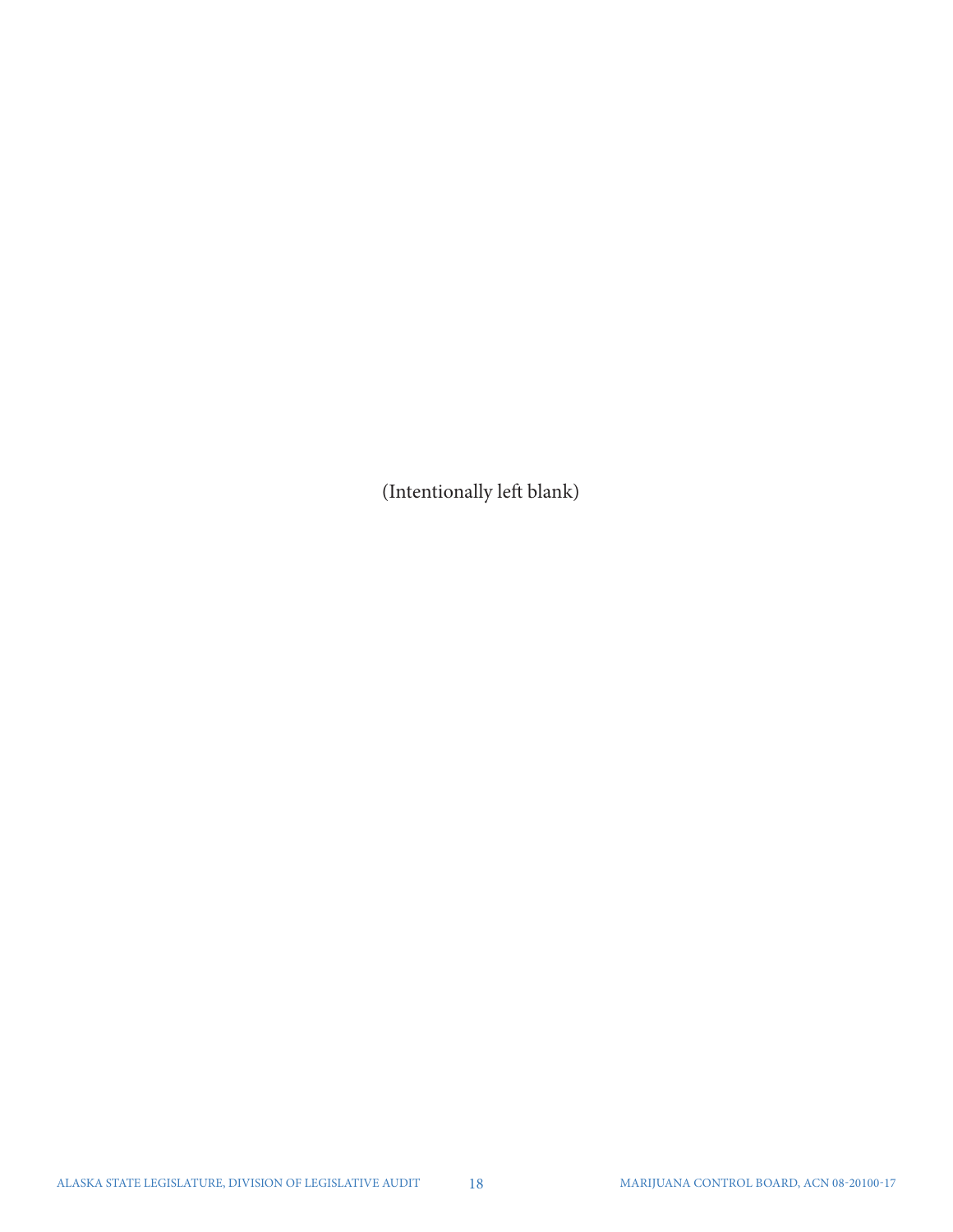# <span id="page-24-0"></span>**APPENDICES SUMMARY**

#### **Appendix A**

In developing our conclusion regarding whether the Marijuana Control Board (board) termination date should be extended, its operations were evaluated using the 11 factors set out in AS 44.66.050(c), which are included as Appendix A of this report.

#### **Appendices B and C**

As part of this audit, a survey was sent to 101 licensees, and 71 (70 percent) responded. A second survey was sent to 16 local governments that had a license issued in their jurisdiction and 14 (88 percent) responded. Licensee and local government survey questions and responses are presented respectively as Appendices B and C of this report.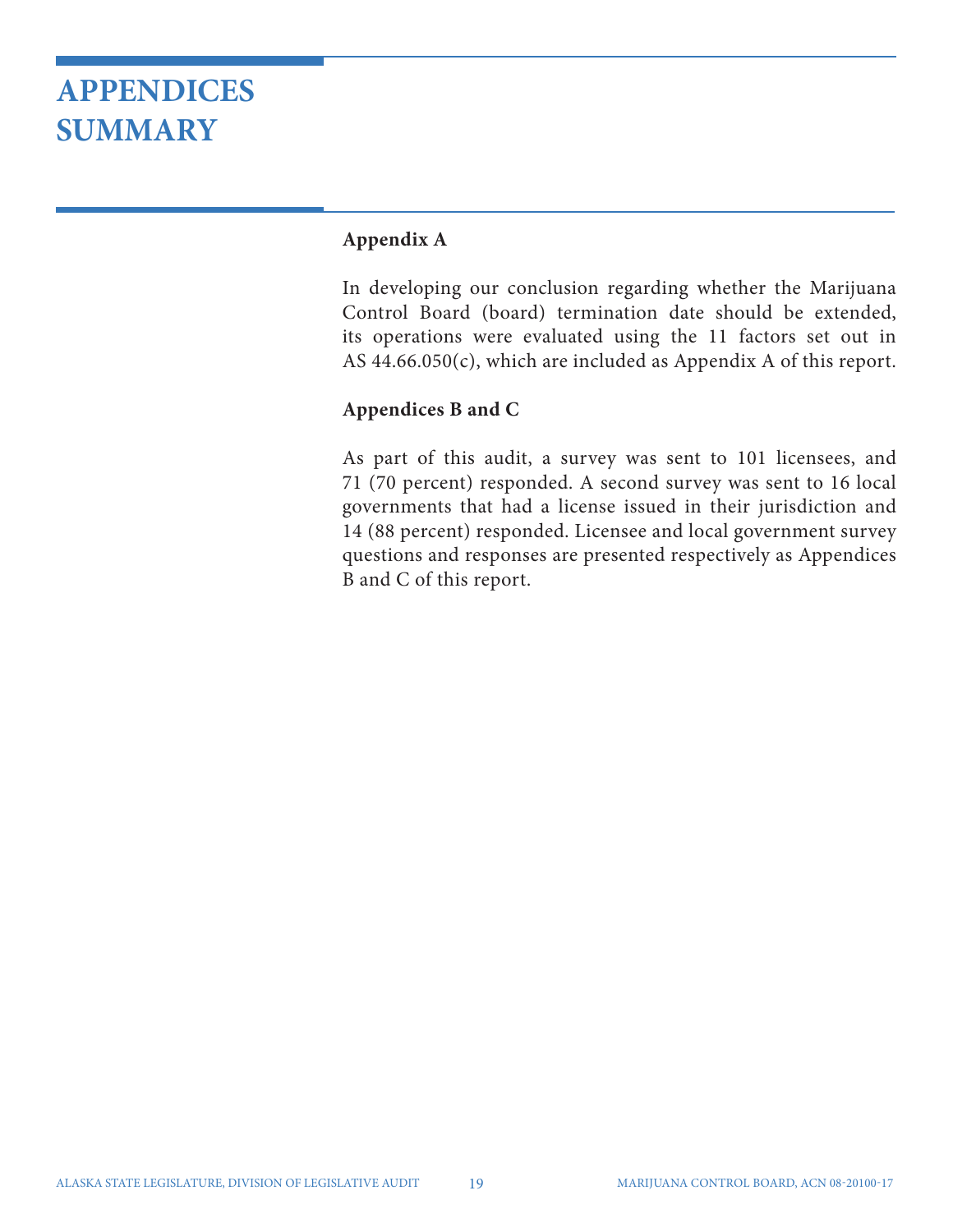(Intentionally left blank)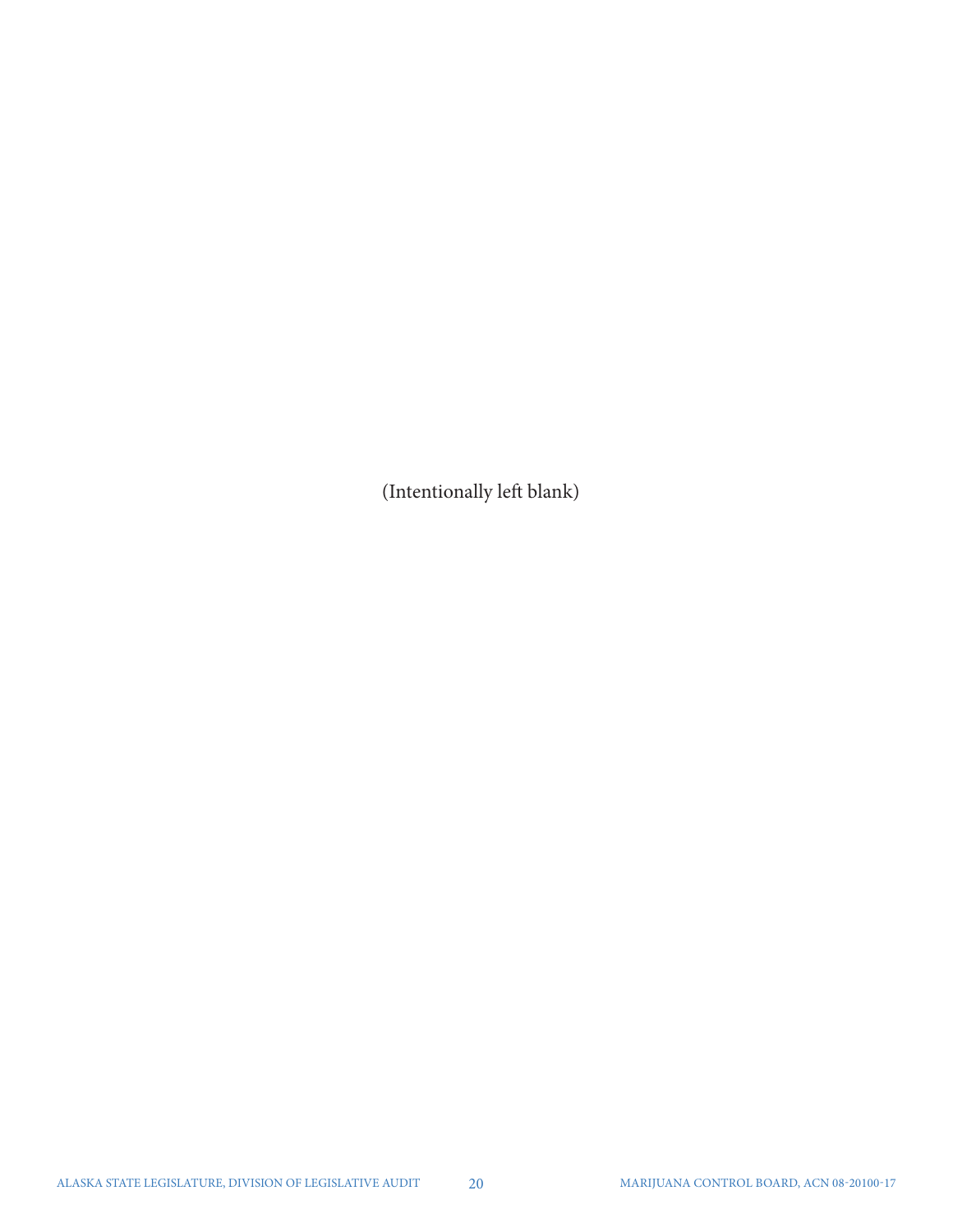### <span id="page-26-0"></span>**APPENDIX A**

| <b>Analysis of Public Need</b><br>Criteria (AS $44.66.050(c)$ ) | A determination as to whether a board or commission has<br>demonstrated a public need for its continued existence must take<br>into consideration the following factors:                                                                                                                                                               |
|-----------------------------------------------------------------|----------------------------------------------------------------------------------------------------------------------------------------------------------------------------------------------------------------------------------------------------------------------------------------------------------------------------------------|
|                                                                 | (1) the extent to which the board or commission has operated in<br>the public interest;                                                                                                                                                                                                                                                |
|                                                                 | (2) the extent to which the operation of the board or commission<br>has been impeded or enhanced by existing statutes,<br>procedures, and practices that it has adopted, and any<br>other matter, including budgetary, resource, and personnel<br>matters;                                                                             |
|                                                                 | (3) the extent to which the board or commission has<br>recommended statutory changes that are generally of benefit<br>to the public interest;                                                                                                                                                                                          |
|                                                                 | (4) the extent to which the board or commission has encouraged<br>interested persons to report to it concerning the effect of<br>its regulations and decisions on the effectiveness of service,<br>economy of service, and availability of service that it has<br>provided;                                                            |
|                                                                 | (5) the extent to which the board or commission has encouraged<br>public participation in the making of its regulations and<br>decisions;                                                                                                                                                                                              |
|                                                                 | (6) the efficiency with which public inquiries or complaints<br>regarding the activities of the board or commission filed<br>with it, with the department to which a board or commission<br>is administratively assigned, or with the office of victims'<br>rights or the office of the ombudsman have been processed<br>and resolved; |

(7) the extent to which a board or commission that regulates entry into an occupation or profession has presented qualified applicants to serve the public;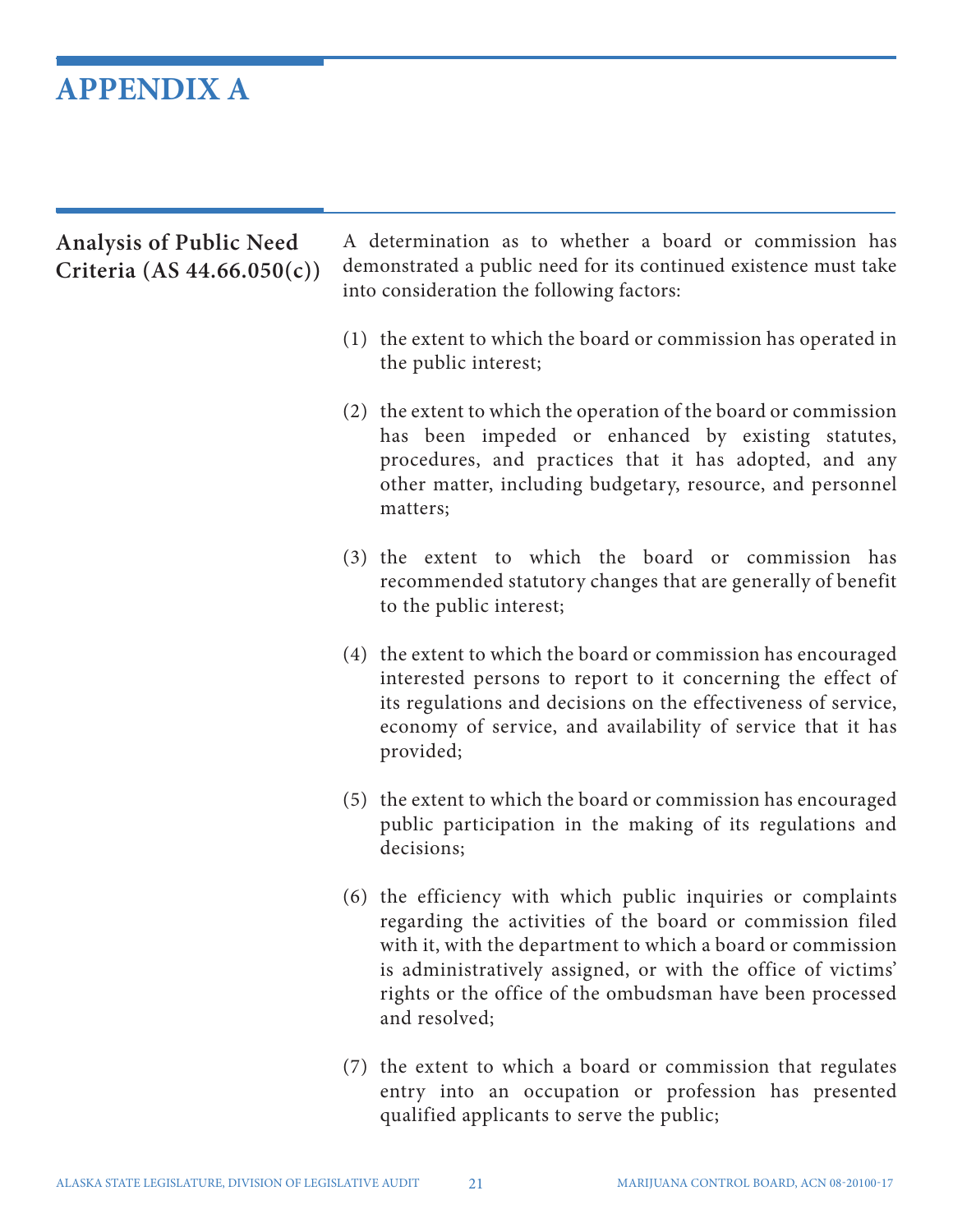- (8) the extent to which state personnel practices, including affirmative action requirements, have been complied with by the board or commission to its own activities and the area of activity or interest;
- (9) the extent to which statutory, regulatory, budgeting, or other changes are necessary to enable the board or commission to better serve the interests of the public and to comply with the factors enumerated in this subsection;
- (10) the extent to which the board or commission has effectively attained its objectives and purposes and the efficiency with which the board or commission has operated; and
- (11) the extent to which the board or commission duplicates the activities of another governmental agency or the private sector.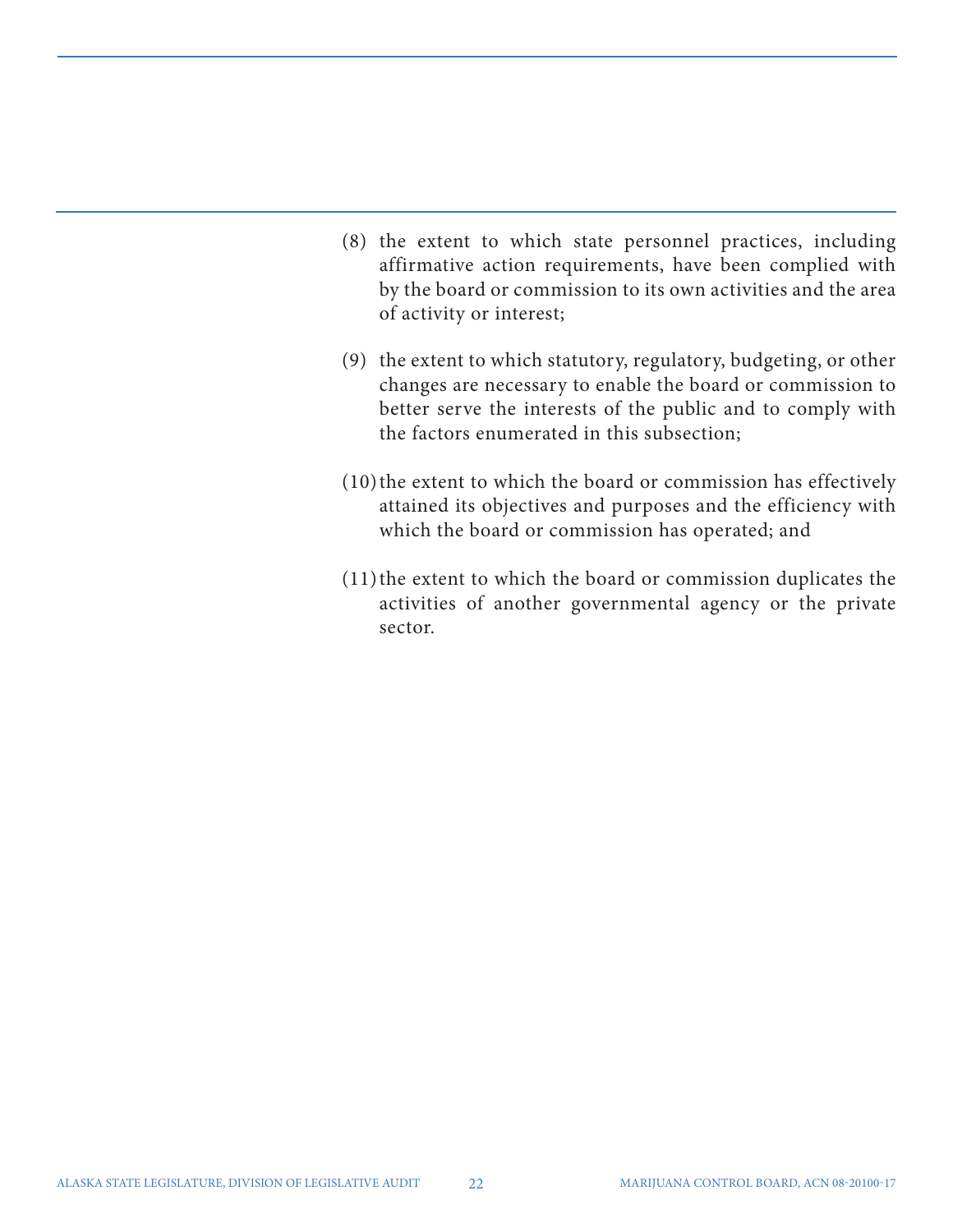### <span id="page-28-0"></span>**APPENDIX B**

### **Marijuana Control Board Licensee Survey Data**

**Question 1: How would you rate the overall licensing experience?**

| Rating                 | Number of<br><b>Responses</b> | Percentage of<br><b>Responses</b> |
|------------------------|-------------------------------|-----------------------------------|
| Excellent              | 12                            | 17%                               |
| Good                   | 45                            | 63%                               |
| Poor                   | 14                            | 20%                               |
| <b>Total Responses</b> | 71                            | 100%                              |

### **Excellent 17% Good 63% Poor 20% Overall Licensing Experience**

**Question 2: For your most recent renewal period, how would you rate your overall renewal experience?**

| Rating                 | Number of<br><b>Responses</b> | Percentage of<br><b>Responses</b> | Po |
|------------------------|-------------------------------|-----------------------------------|----|
| Excellent              | 10                            | 14%                               | 20 |
| Good                   | 38                            | 53%                               |    |
| Poor                   | 14                            | 20%                               |    |
| Not Applicable         | 9                             | 13%                               |    |
| <b>Total Responses</b> | 71                            | 100%                              |    |



**Question 3: To your knowledge, are there any licensing requirements that create an unnecessary barrier to establishing a business involving the cultivation, testing, manufacture, or sale of marijuana?**

| Rating                 | Number of<br><b>Responses</b> | Percentage of<br><b>Responses</b> |
|------------------------|-------------------------------|-----------------------------------|
| Yes                    | 37                            | 52%                               |
| No                     | 34                            | 48%                               |
| <b>Total Responses</b> |                               | 100%                              |

### **Existence of Occupational Barriers**

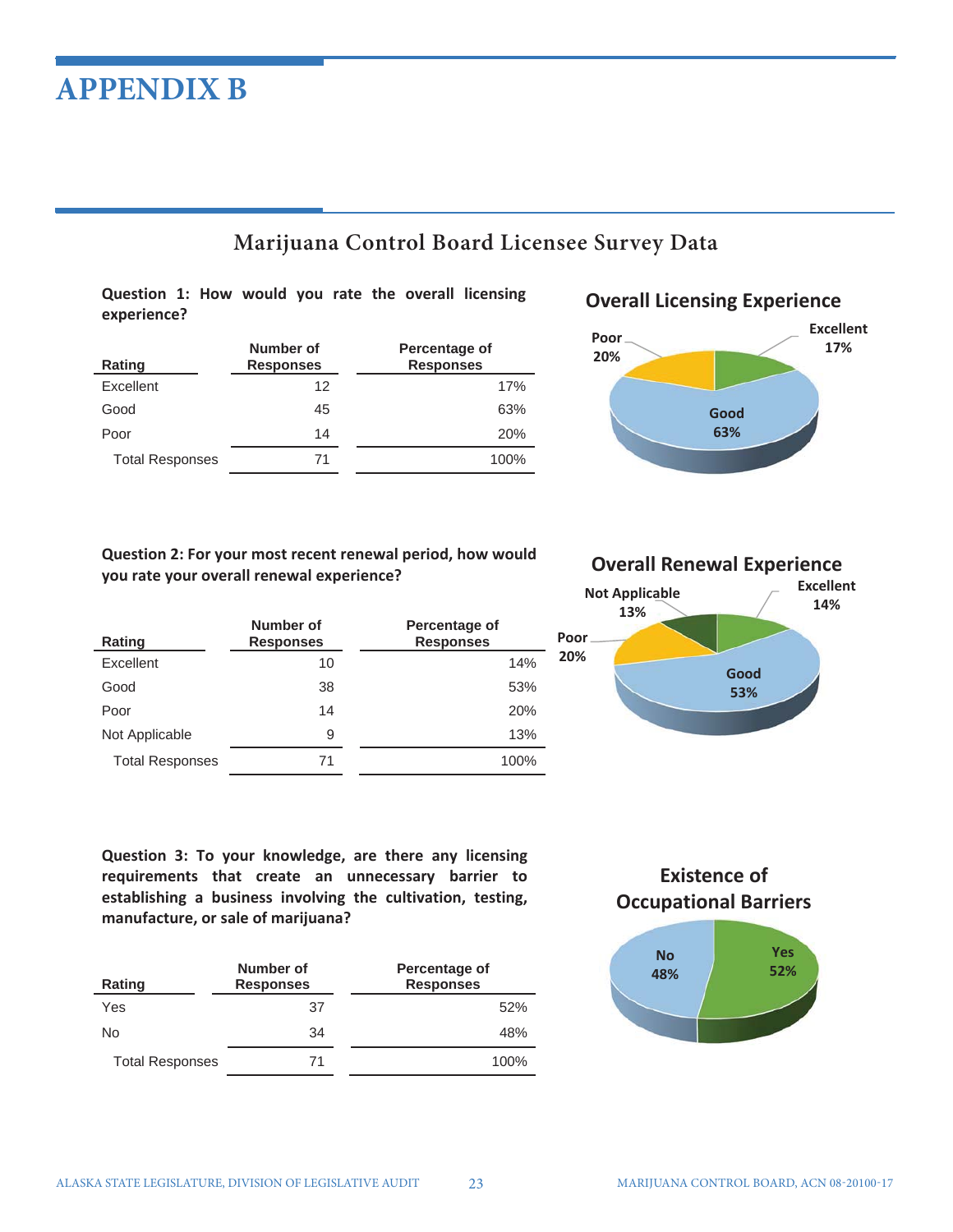### **Marijuana Control Board Licensee Survey Data (Continued)**

#### **Question 3a: What specific licensing requirements create a barrier to establishing a marijuana business?**

| Cumbersome application process                  | 9              |
|-------------------------------------------------|----------------|
| Overregulation of industry                      | 8              |
| Expensive start-up costs or high licensing fees | 4              |
| Annual fingerprints requirement                 | 3              |
| Restrictive local laws                          | 3              |
| Ambiguous regulations                           | 2              |
| Lack of adequate AMCO staffing                  | 1              |
| No response                                     | $\overline{7}$ |
| <b>Total Responses</b>                          | 37             |

#### **Question 4: How would you rate the overall effectiveness of the board in serving the public interest?**

| Rating                 | Number of<br><b>Responses</b> | Percentage of<br><b>Responses</b> |
|------------------------|-------------------------------|-----------------------------------|
| <b>Very Effective</b>  | 15                            | 21%                               |
| Effective              | 38                            | 54%                               |
| Not at all Effective   | 13                            | 18%                               |
| Not Answered           | 5                             | 7%                                |
| <b>Total Responses</b> | 71                            | 100%                              |

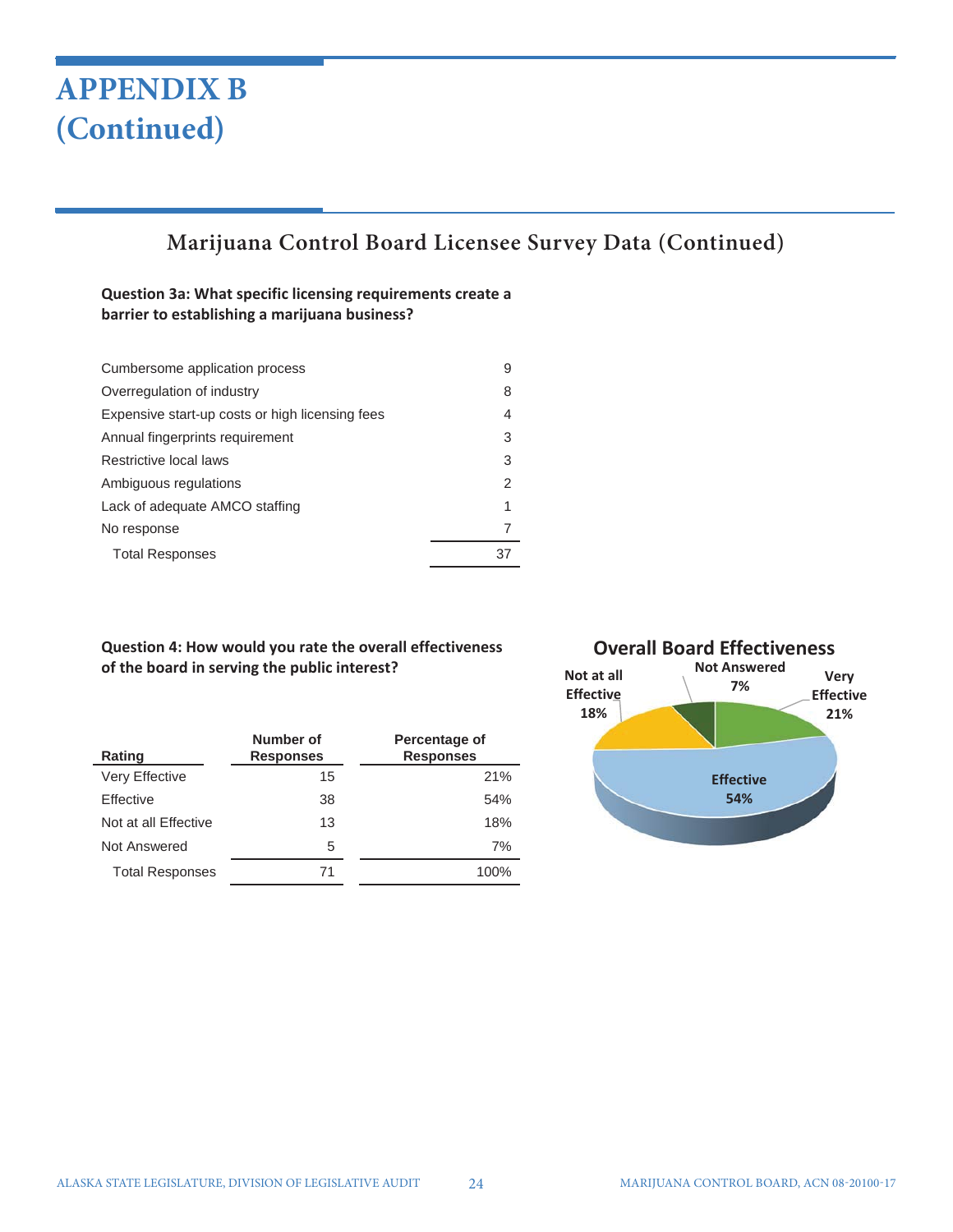## <span id="page-30-0"></span>**APPENDIX C**

### **Marijuana Control Board Local Government Survey Data**

**Question 1: In the past three years, has your local governing body received a notice of a business in your area applying for a marijuana establishment license?**

| Rating                 | Number of<br><b>Responses</b> | Percentage of<br><b>Responses</b> |
|------------------------|-------------------------------|-----------------------------------|
| Yes                    | 14                            | 100%                              |
| No                     | 0                             | 0%                                |
| <b>Total Responses</b> | 14                            | 100%                              |

**Local Government Notification**



#### **Question 1a: Were you given 60 days to protest the application?**

| Rating                 | Number of<br><b>Responses</b> | Percentage of<br><b>Responses</b> |
|------------------------|-------------------------------|-----------------------------------|
| Yes                    | 14                            | 100%                              |
| No                     | 0                             | 0%                                |
| <b>Total Responses</b> | 14                            | 100%                              |



**Question 2: How would you rate the board's overall procedures to notify the local government of proposed issuance of new licenses?**

| Rating                 | Number of<br><b>Responses</b> | Percentage of<br><b>Responses</b> |
|------------------------|-------------------------------|-----------------------------------|
| Excellent              | 8                             | 57%                               |
| Good                   | 6                             | 43%                               |
| Poor                   | 0                             | 0%                                |
| <b>Total Responses</b> | 14                            | 100%                              |

#### **Notification Process for New Licensees**

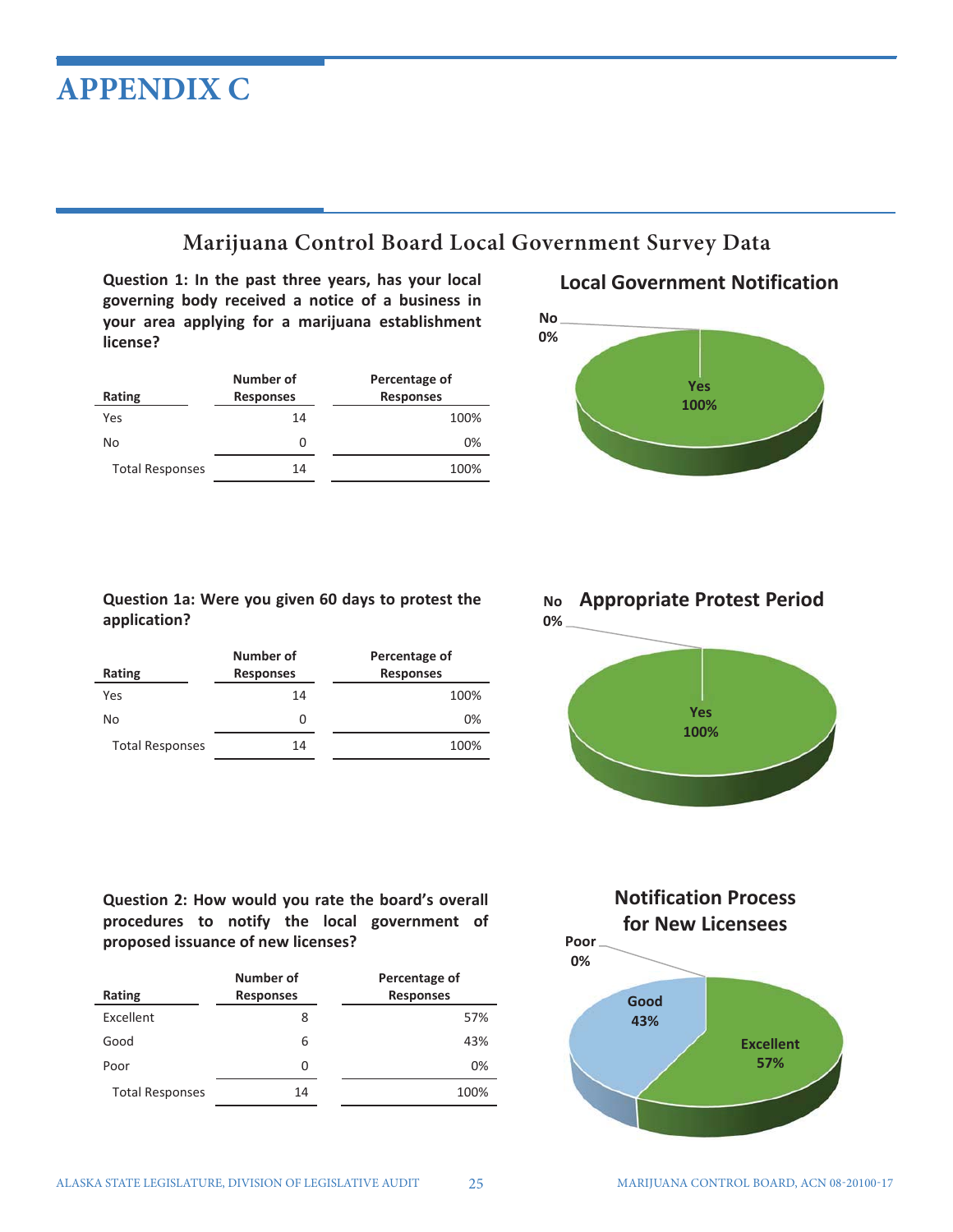### **Marijuana Control Board Local Government Survey Data (Continued)**

**Question 3: To your knowledge, has a business owner in your area received a marijuana establishment license before the local government was notified?**

|                        | Number of        | Percentage of    |
|------------------------|------------------|------------------|
| Rating                 | <b>Responses</b> | <b>Responses</b> |
| Yes                    |                  | 7%               |
| No                     | 13               | 93%              |
| <b>Total Responses</b> | 14               | 100%             |

**Question 4: To your knowledge, has your local government protested the issuance or renewal of a new license within the last three years?**

| Rating                 | Number of<br><b>Responses</b> | Percentage of<br><b>Responses</b> |
|------------------------|-------------------------------|-----------------------------------|
| Yes                    |                               | 29%                               |
| No                     | 10                            | 71%                               |
| <b>Total Responses</b> | 14                            | 100%                              |

#### **Question 4a: What was the reason for the protest? (Please select all that apply):**

**Responses Number of Responses Percentage of Responses** Delinquent property taxes and the control of the control of the control of the control of the control of the control of the control of the control of the control of the control of the control of the control of the control Delinquent sales taxes 0 0% Public complaints and the complaints of the complaints of the complaints of the complaints of the complaints of the complaints of the complaints of the complaints of the complaints of the complaints of the complaints of th History of criminal activity and the control of the control of the control of the control of the control of the control of the control of the control of the control of the control of the control of the control of the contr Number of police reports and the control of the control of the control of the control of the control of the control of the control of the control of the control of the control of the control of the control of the control o Health and/or safety concerns <sup>0</sup> 0% Violation(s) of local ordinance 0 0% Zoning violations 1 25% Other (specify) 3 75% Total Responses 100% and the set of the set of the set of the set of the set of the set of the set of the set of the set of the set of the set of the set of the set of the set of the set of the set of the set of the set of **Responses for "Other"** No land use permit 1

### Distance to youth center 1 and 2 and 2 and 2 and 2 and 2 and 2 and 2 and 2 and 2 and 2 and 2 and 2 and 2 and 2 and 2 and 2 and 2 and 2 and 2 and 2 and 2 and 2 and 2 and 2 and 2 and 2 and 2 and 2 and 2 and 2 and 2 and 2 and No zoning clearance and the set of the set of the set of the set of the set of the set of the set of the set of the set of the set of the set of the set of the set of the set of the set of the set of the set of the set of Total Responses 3



#### **Local Government Protest**

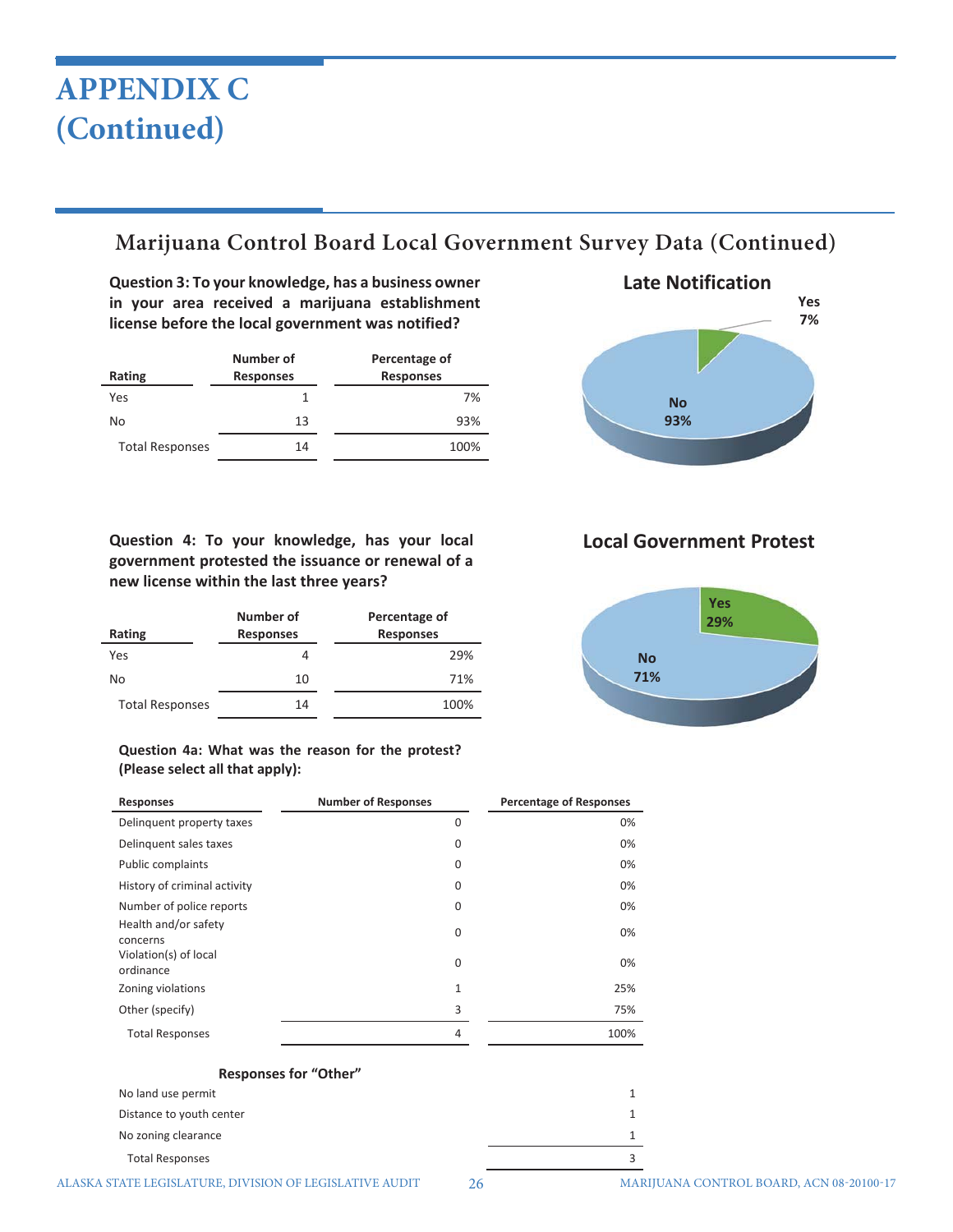### **Marijuana Control Board Local Government Survey Data (Continued)**

**Question 4b: In the event of a protest, were you notified of the date, time, and location of the meeting at which your protest can be considered by the board in a timely manner?**

| Rating                 | Number of<br><b>Responses</b> | Percentage of<br><b>Responses</b> |
|------------------------|-------------------------------|-----------------------------------|
| Yes                    |                               | 75%                               |
| No                     |                               | 25%                               |
| <b>Total Responses</b> |                               | 100%                              |

#### **Protest Notification Timely**



**Question 5: Have you or your organization submitted <sup>a</sup> complaint to the board within the last three years?**

| Rating                 | Number of<br><b>Responses</b> | Percentage of<br><b>Responses</b> |
|------------------------|-------------------------------|-----------------------------------|
| Yes                    | O                             | 0%                                |
| No                     | 14                            | 100%                              |
| <b>Total Responses</b> | 14                            | 100%                              |



**Question 6: Regulation at 3 AAC 306.060(b) allows local governments to recommend that conditions be placed on a specific marijuana establishment license. Are you aware of this regulation?**

| Rating                 | Number of<br><b>Responses</b> | Percentage of<br><b>Responses</b> |
|------------------------|-------------------------------|-----------------------------------|
| Yes                    | 11                            | 79%                               |
| No                     | ς                             | 21%                               |
| <b>Total Responses</b> | 14                            | 100%                              |

**Awareness of Condition Options**

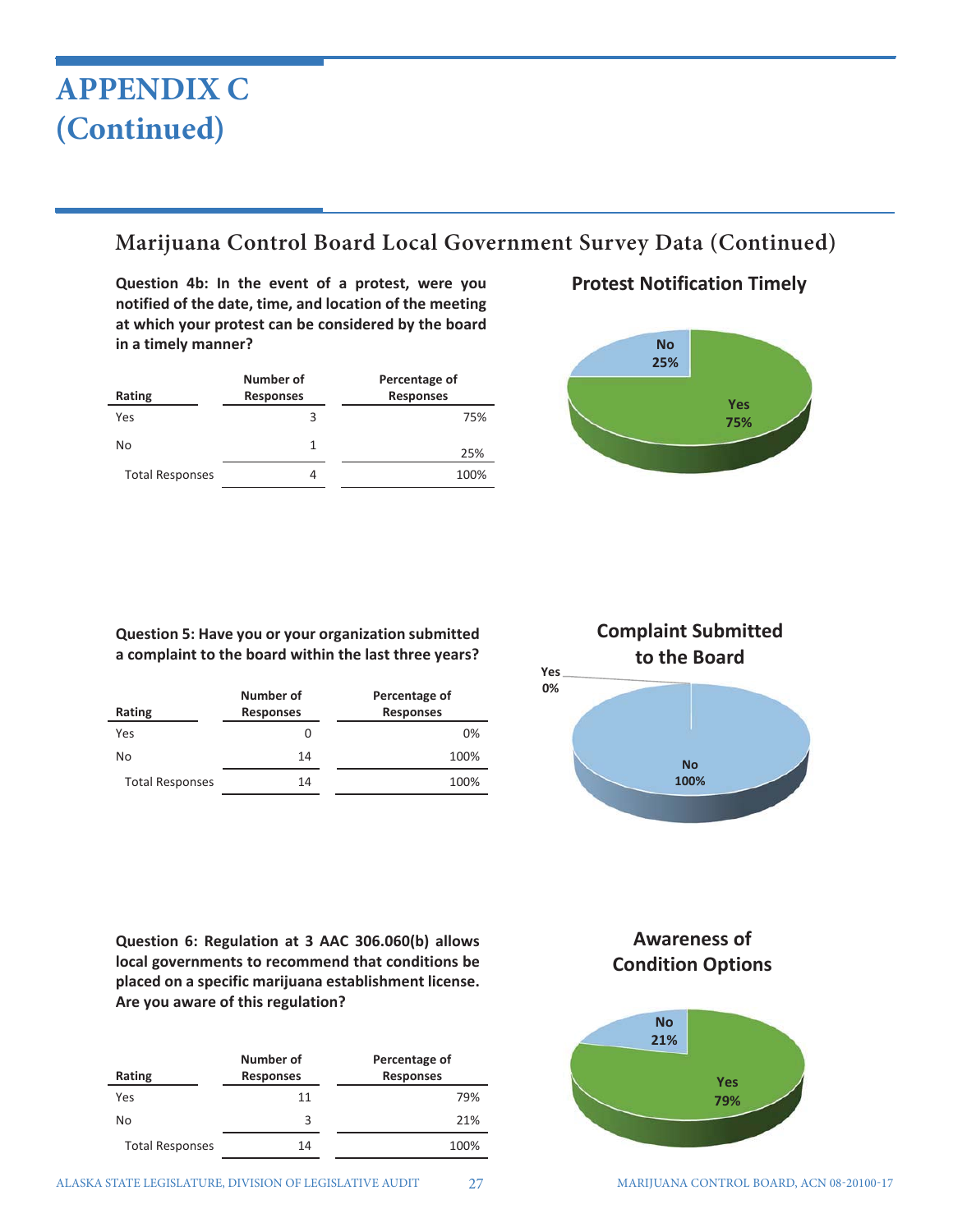### **Marijuana Control Board Local Government Survey Data (Continued)**

**Question 6a: To your knowledge, has your local government recommended conditions to be placed on a specific marijuana establishment license?**

| Rating                 | Number of<br><b>Responses</b> | Percentage of<br><b>Responses</b> |
|------------------------|-------------------------------|-----------------------------------|
| Yes                    |                               | 29%                               |
| No                     | 10                            | 71%                               |
| <b>Total Responses</b> | 14                            | 100%                              |

#### **Conditions Recommended**



#### **Question 6b: Did the board impose the condition(s) on a specific marijuana establishment license?**

| Rating                 | Number of<br><b>Responses</b> | Percentage of<br><b>Responses</b> |
|------------------------|-------------------------------|-----------------------------------|
| Yes                    |                               | 75%                               |
| No.                    |                               | 25%                               |
| <b>Total Responses</b> |                               | 100%                              |

**Question 7: To your knowledge, has a representative of your local government attended a board meeting in the past three years, either in person or by teleconference?**

| Rating                 | Number of<br><b>Responses</b> | Percentage of<br><b>Responses</b> |
|------------------------|-------------------------------|-----------------------------------|
| Yes                    |                               | 36%                               |
| No                     | q                             | 64%                               |
| <b>Total Responses</b> | 14                            | 100%                              |

#### **Conditions Placed on License**



### **Board Meeting Attendance**

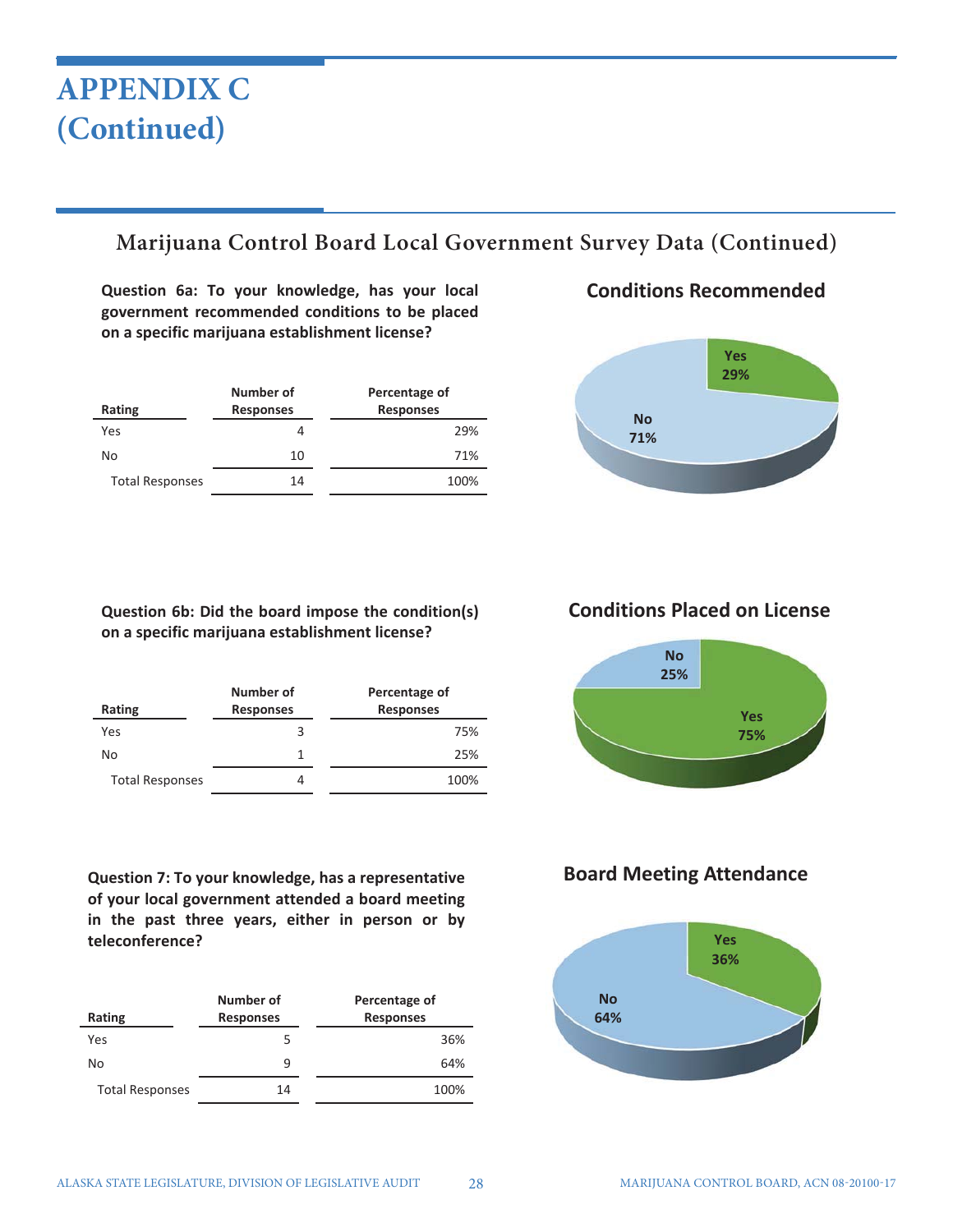### **Marijuana Control Board Local Government Survey Data (Continued)**

**Question 7a: Was there an opportunity for the representative to provide public comment at the board meeting(s) attended?**

| Rating                 | Number of<br><b>Responses</b> | Percentage of<br><b>Responses</b> |
|------------------------|-------------------------------|-----------------------------------|
| Yes                    | 4                             | 80%                               |
| No                     |                               | 20%                               |
| <b>Total Responses</b> |                               | 100%                              |

#### **Opportunity to Comment**



**Question 8: How would you rate the board's effectiveness in enforcing marijuana laws in your area?**

| Rating                 | Number of<br><b>Responses</b> | Percentage of<br><b>Responses</b> |
|------------------------|-------------------------------|-----------------------------------|
| Very Effective         | 1                             | 7%                                |
| Effective              | 12                            | 86%                               |
| Not at all Effective   | 1                             | 7%                                |
| <b>Total Responses</b> | 14                            | 100%                              |

**Enforcement Effectiveness**



#### **Question 9: In your opinion, does the board duplicate any efforts of the local government?**

| Rating                 | Number of<br><b>Responses</b> | Percentage of<br><b>Responses</b> |
|------------------------|-------------------------------|-----------------------------------|
| Yes                    |                               | 14%                               |
| No                     | 12                            | 86%                               |
| <b>Total Responses</b> | 14                            | 100%                              |

#### **Duplication of Effort**

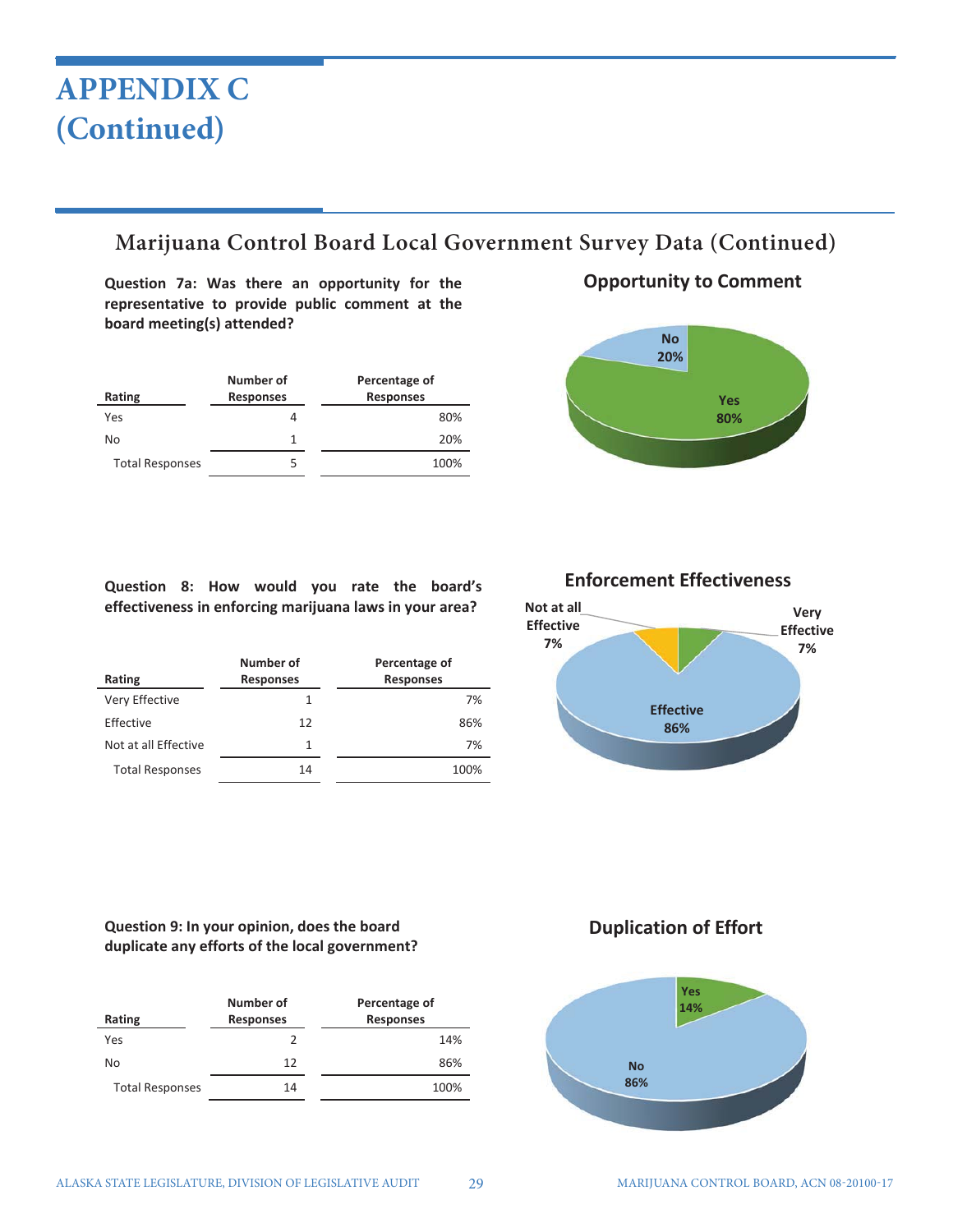### **Marijuana Control Board Local Government Survey Data (Continued)**

**Question 10: How would you rate the overall effectiveness of the board in serving the public interest?**

| Rating                 | Number of<br><b>Responses</b> | Percentage of<br><b>Responses</b> |
|------------------------|-------------------------------|-----------------------------------|
| Very Effective         | 6                             | 43%                               |
| Effective              | 8                             | 57%                               |
| Not at all Effective   | 0                             | 0%                                |
| <b>Total Responses</b> | 14                            | 100%                              |
|                        |                               |                                   |

### **Overall Board Effectiveness**

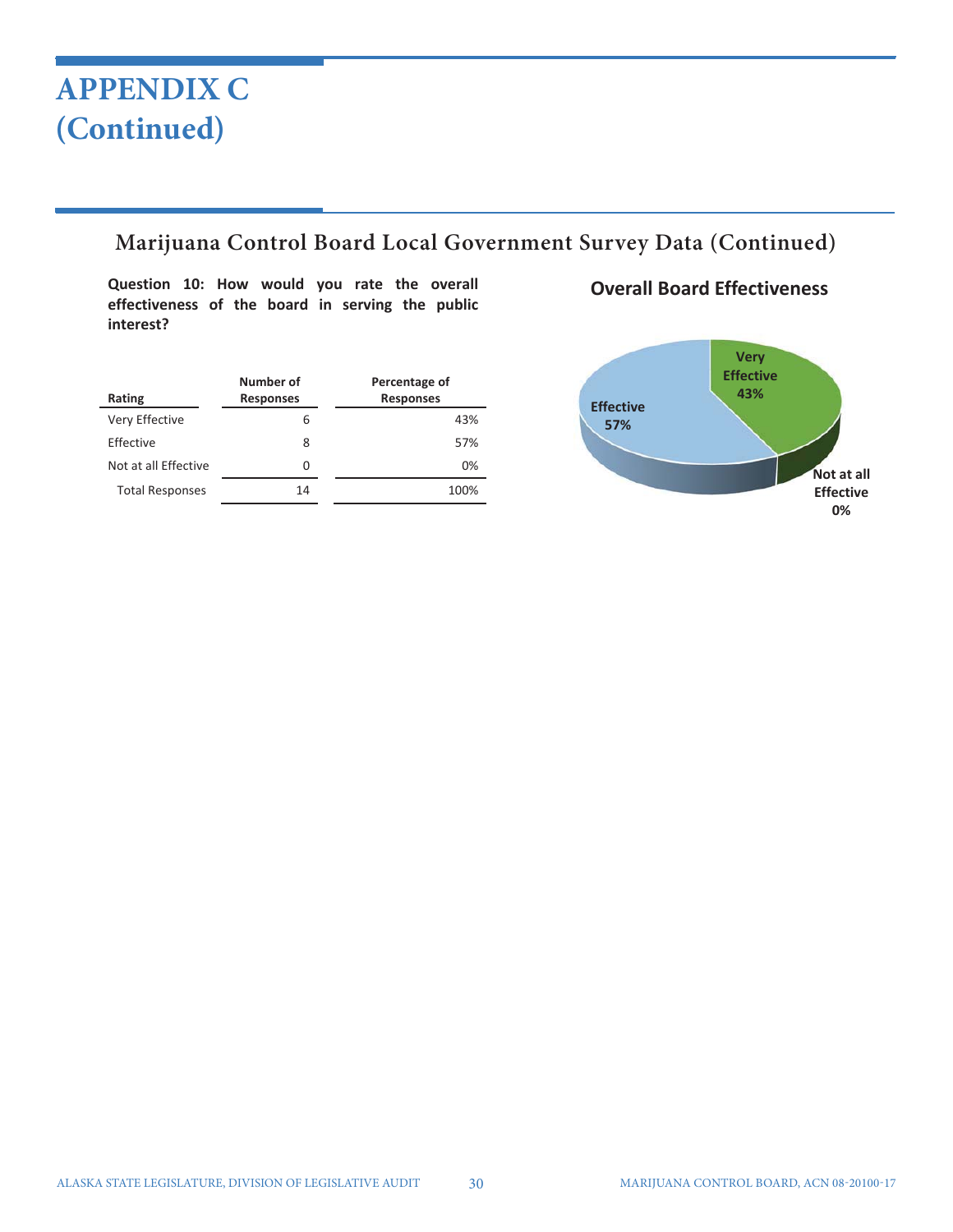### <span id="page-36-0"></span>**Agency Response from the Office of the Governor**

STATE CAPITOL 550 West Seventh Avenue, Suite 1700 P.O. Box 110001 Anchorage, AK 99501<br>907-269-7450<br>fax: 907-269-7463 Juneau, AK 99811-0001 907-465-3500 Fax: 907-465-3532 gov.alaska.gov Governor@alaska.gov Governor Bill Walker **STATE OF ALASKA RECEIVED** November 16, 2017 NOV 2 8 2017 **LEGISLATIVE AUDIT** Kris Curtis, CPA, CISA Legislative Auditor P.O. Box 113300 Juneau, AK 99811-3300  $-$  10 and Dear Kris Curtis: Thank you for the opportunity to respond to the Legislative Budget and Audit Committee regarding the preliminary audit reports for the Marijuana Control Board under the Department of Commerce, Community and Economic Development. While no recommendations for our office were reported, we agree that the board is functioning in the best interest of the public. They continue to regulate licensing standards, examine applicants, and, when necessary, provide disciplinary sanction. We believe the board's termination date should be extended until June 30, 2024. Sincerely, metr Shirley Marquardt Director **Boards and Commissions**  $SM/li$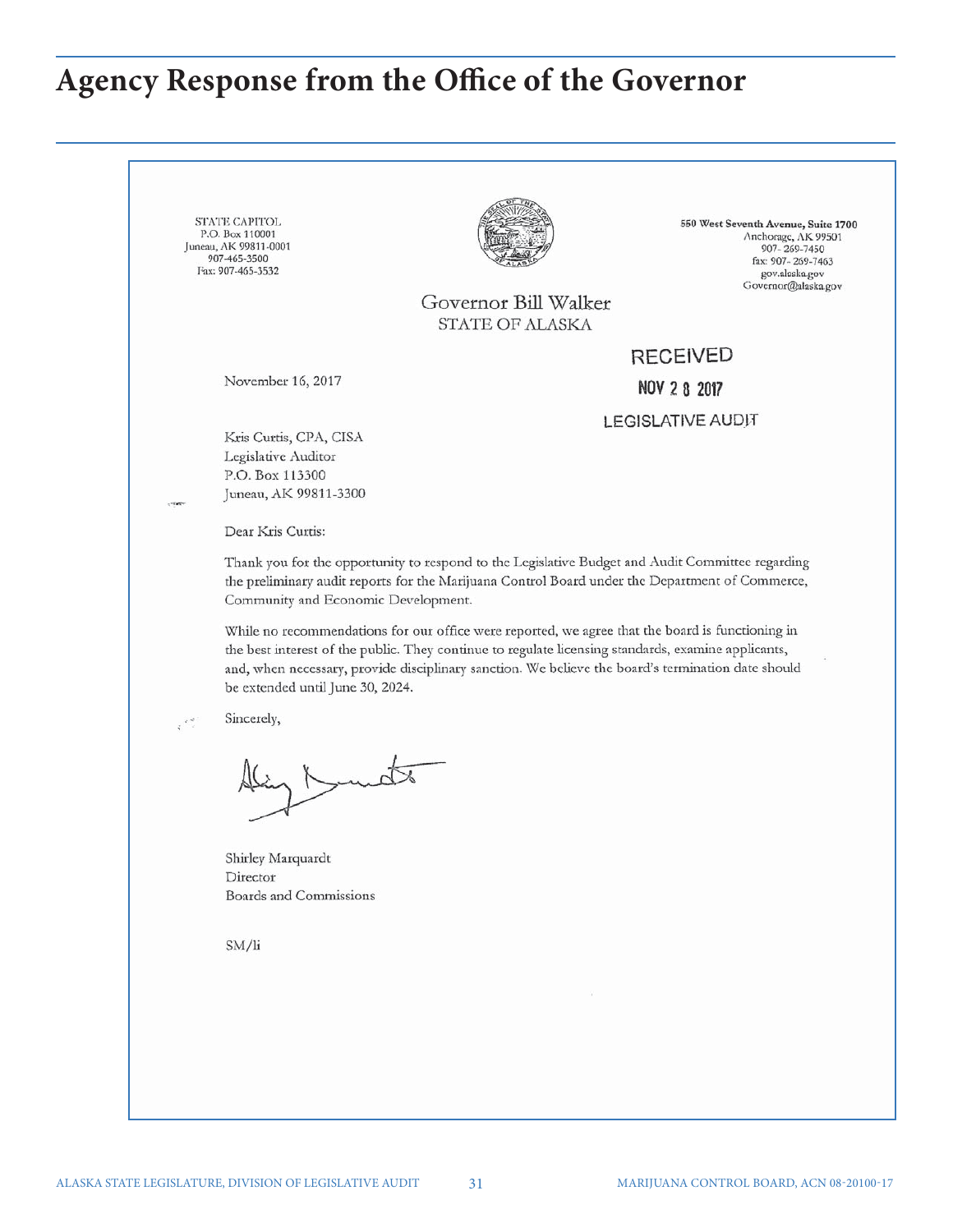(Intentionally left blank)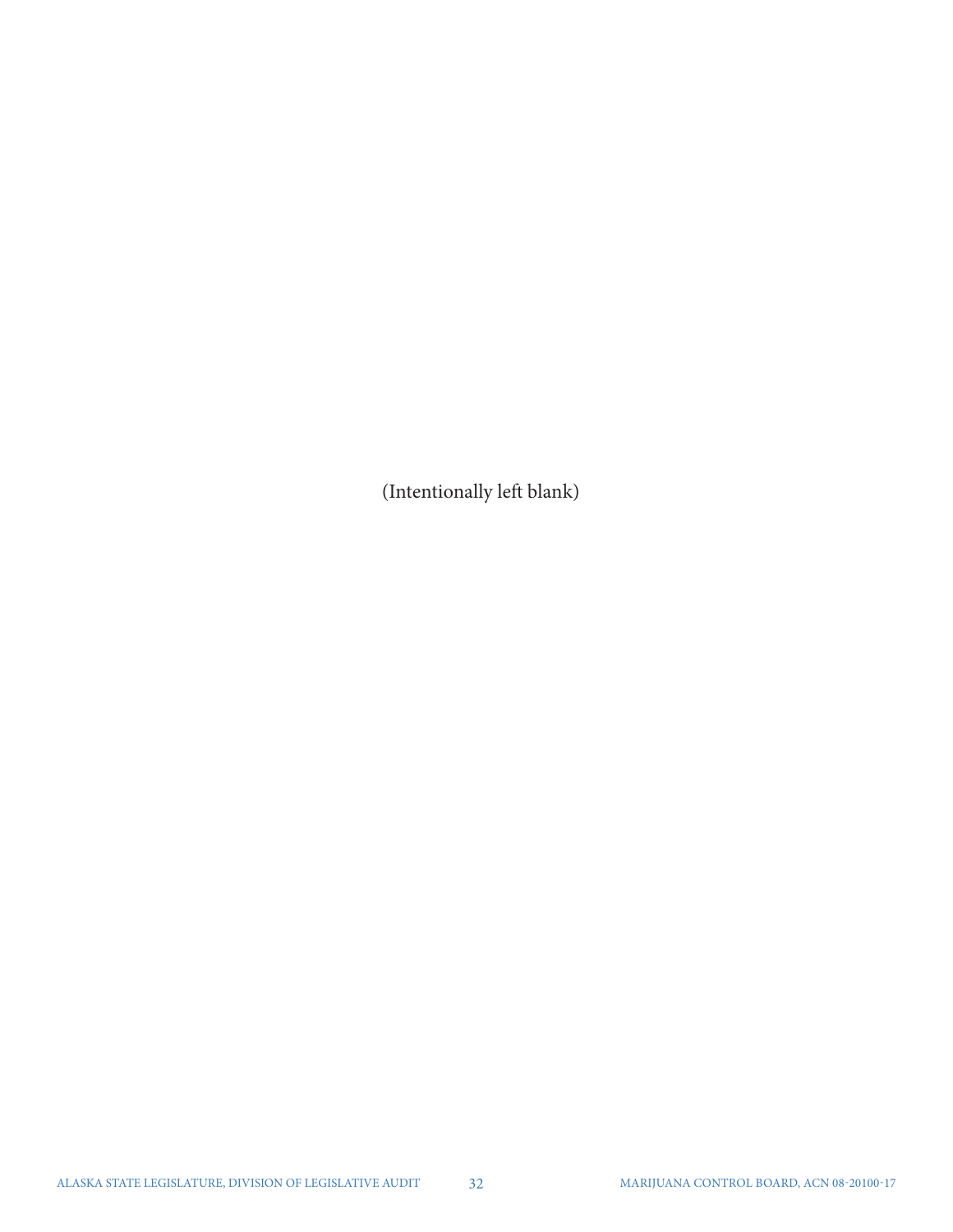# <span id="page-38-0"></span>**Agency Response from the Department of Commerce, Community, and Economic Development**

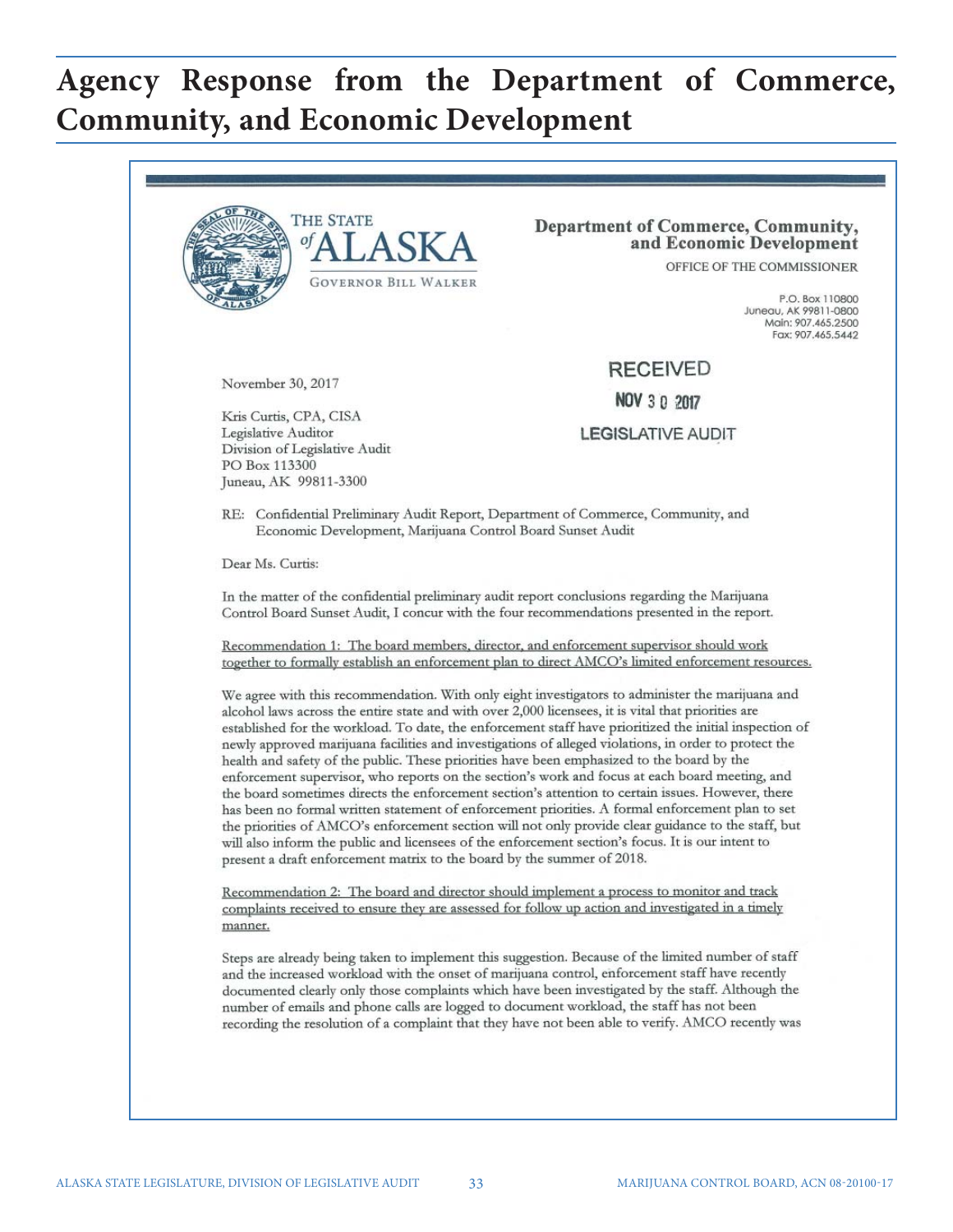Ms. Curtis, Division of Legislative Audit November 30, 2017 Page 2

approved to hire a Criminal Justice Technician I to provide administrative support to the enforcement section. The addition of this support, along with modification of procedures, will enable the enforcement section to document all complaints received along with their resolution, even for those complaints that do not result in an inspection or investigation. Currently the Alaska Records Management System (ARMS) program is used to document investigations. This program will likely be used to document all complaints received.

Recommendation 3: The director should develop written procedures and ensure staff receive the appropriate training for establishing the expiration dates of marijuana handler permits.

We agree that that this is an area where processes can be improved. The interpretation of 3 AAC 306.700(c) was established sometime after the start of issuing marijuana handler permits, under the previous director. It does not appear that the interpretation was put into writing, and it is unclear how the interpretation was disseminated to the staff. A written procedure along with staff training will clarify the interpretation and lead to a consistent application of the regulation. In addition, a clarifying amendment to the regulation will be proposed to the board, to ensure that the appropriate expiration date for marijuana handler permits is clear to the board, the staff, licensees, and permit holders.

Recommendation 4: The director should develop and implement procedures to adequately segregate the duties for calculating and remitting fees to local governments.

This is an area where improvements can be made. As was stated in the audit findings, with a single person calculating and remitting fees to local governments, the risk of fraud is low but the potential for error is definitely a concern. As AMCO reorganizes its internal staff structure, the director will work with the Administrative Services Division of the Department of Commerce, Community, and Economic Development to develop procedures to segregate duties relating to providing half the application fees to local governments, so that there are checks and balances to the process.

Please feel free to contact me if you have any questions regarding this audit response.

Sincerely,

Mike Navane

Mike Navarre Commissioner

Erika McConnell, Director, AMCO Cc: Catherine Reardon, Director, Administrative Services Division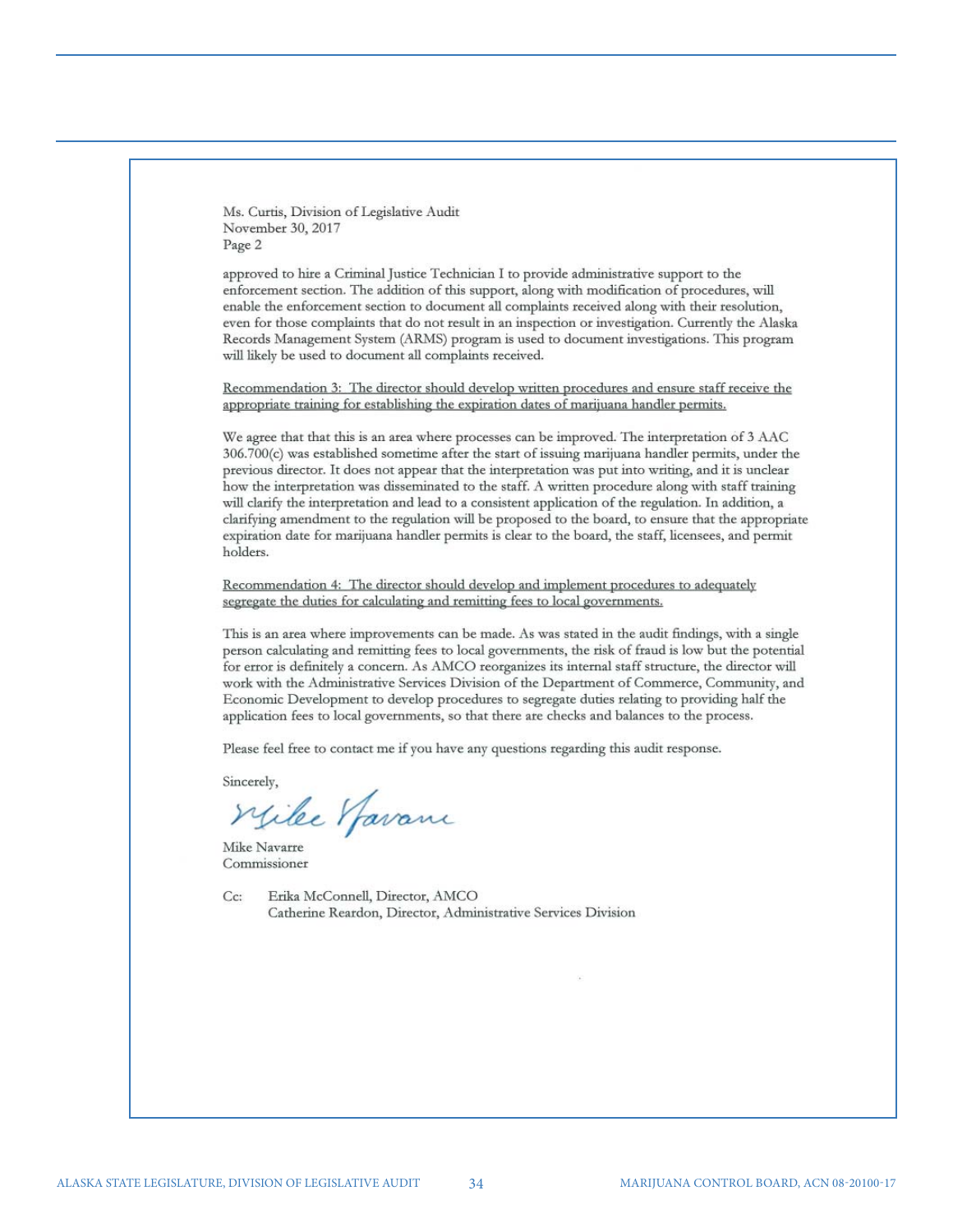### <span id="page-40-0"></span>**Agency Response from the Marijuana Control Board**



Kris Curtis, CPA, CISA Legislative Auditor Legislative Budget and Audit Committee Alaska State Legislature P.O. Box 113300 Juneau, AK 99811

**RECEIVED** NOV 2 8 2017 **LEGISLATIVE AUDIT** 

RE: Response to the Preliminary Report from the Legislative Budget and Audit Committee date November 9, 2017.

Dear Ms. Curtis:

Thank you for the opportunity to respond to this report.

I agree with the report conclusions. The Marijuana Control Board (MCB) has done much work to provide a framework and regulatory scheme to launch the commercial marijuana industry. We have also reviewed and approved many licenses. There is still much work to be done on the regulatory side of this commerce and many new licenses yet to be reviewed. I believe a six year extension is imperative to keep this industry within the statutory and regulatory requirements for the public's interest and safety. I concur that the board has meet the requirements for public meetings and was not redundant in its operation. The enforcement section of the board has been fair and impartial and has used the importance of public safety to guide their decisions. I believe that enforcement has treated those involved in businesses professionally and fairly. I agree that a clear enforcement plan should be written and that all complaints should be monitored and tracked. The board has endeavored to put, as a priority, the licensing of new establishments according to regulations and statutes. The board has set licensing fees with the intent that these fees will eventually cover the cost of regulating the industry. As the industry is new and there are many more licenses yet to be approved, it is too early to tell if these fees will actually cover the regulatory cost. Future adjustments may have to be made.

The following are my responses to the four recommendations set by the Legislative Budget and Audit Committee:

Recommendation 1. (I Concur)

The board members, the Alcohol and Marijuana Control Office (AMCO) director, and enforcement supervisor should work together to formally establish an enforcement plan to direct AMCO's limited enforcement resources.

I plan to add as an agenda item, for a future MCB meeting (preferably January 2017), a discussion on setting a plan to guide our enforcement personnel in the use of their resources. We will work with the director and the enforcement supervisor to develop a